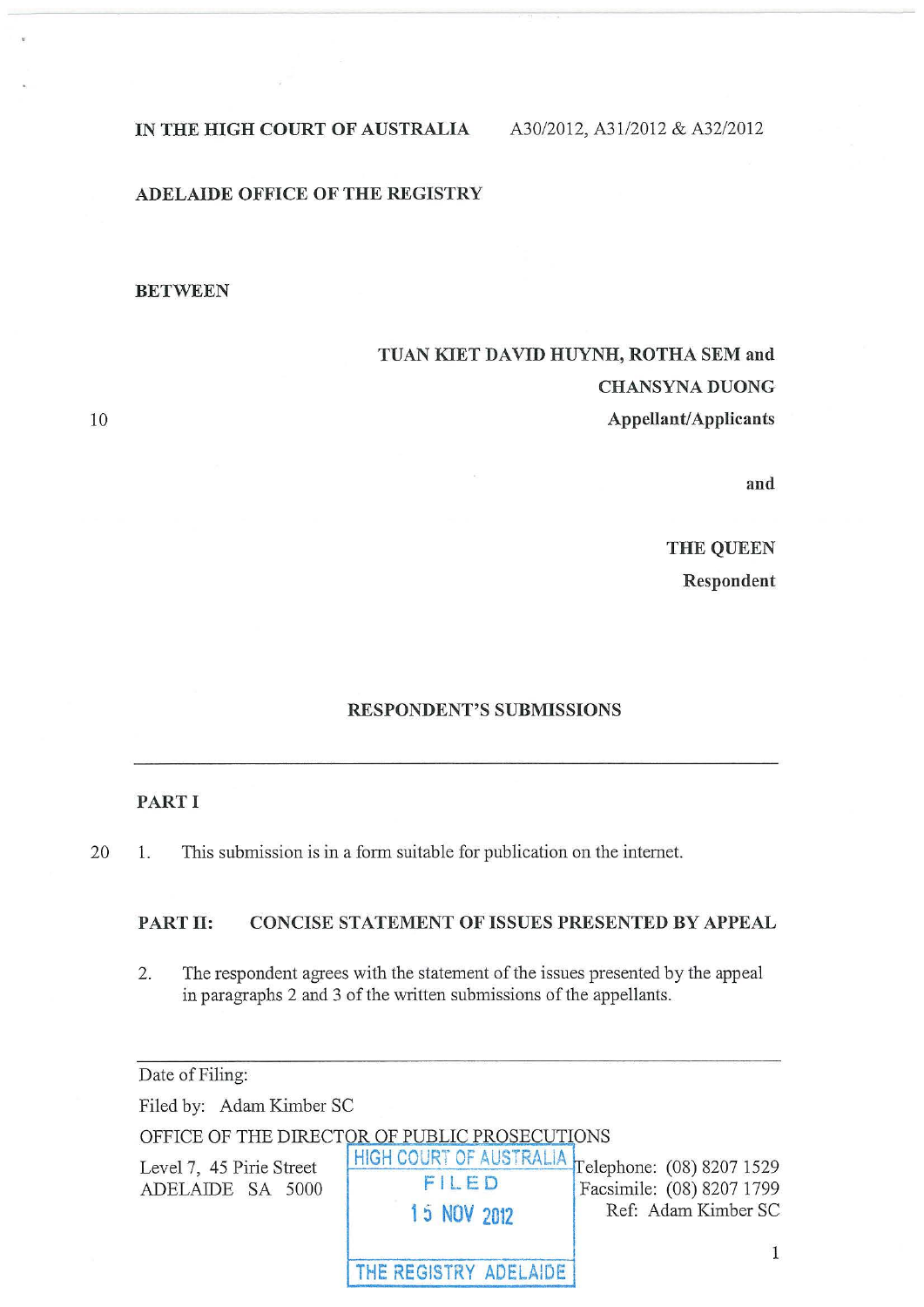## **PART III: SECTION 78B OF THE** *JUDICIARY ACT 1903* **(Cth)**

3. The respondent has considered whether a notice should be given pursuant to section 78B of the *Judiciary Act 1903 (Cth).* No such notice is required.

## **PART IV: NARRATIVE STATEMENT OF FACTS FOUND OR ADMITTED.**

- 4. The appellant Huynh categorises the attack upon the deceased as "the brawls". While it might be convenient to categorise the attack by reference to the two separate locations of the roadway and the gates (referred to by the appellant Huynh as "the brawls"), it is important to note that in reality this was one continuous attack upon the deceased.
- 10
- 5. Contrary to the appellant Huynh's assertion in paragraph 17 of his outline and the applicant Sem at paragraph 19 of his outline, it was not the prosecution case that the stabber was Duong. It was the prosecution case that there was some evidence, if accepted, that Duong was the stabber.<sup>1</sup> However, there was also direct evidence that Huynh was the stabber<sup>2</sup> - although there was only one stab wound and therefore it was not possible for more than one person to have committed the stabbing.<sup>3</sup> However, it did not matter who the stabber was, provided that liability attached as a consequence of joint enterprise, extended joint enterprise, or by virtue of aiding and abetting.
- 20

6. The appellant / applicants (from hereon referred to as the appellants) have referred in their submissions outline to the "paucity" of evidence against each.<sup>4</sup> Such a description fails to recognise that *all* of the evidence (with the exception of the out of court statement made by Sem<sup>5</sup>) was admissible with respect to all appellants.

7. In addition, in so far as the alleged unreliability of particular witnesses is referred to, it must be remembered that the jury had the benefit of seeing and hearing those witnesses.<sup>6</sup>

30

# **THE PROSECUTION CASE AT TRIAL**

8. The prosecution opened the case to the jury on the basis that it would be open to the jury to convict of murder if they found that any particular appellant had acted as a principal, if they were part of a joint enterprise or an extended joint enterprise, or if they aided and abetted another.<sup>7</sup> In particular, with respect to joint enterprise, the prosecutor addressed the jury with respect to "combined actions" and the concept of them "working together".<sup>8</sup>

<sup>&</sup>lt;sup>1</sup> Prosecution Opening, 25; Prosecution Closing, 1796, 1799.<br><sup>2</sup> Rithy Kheav, 514. <sup>3</sup> K Heath, 163. 4 See for example, paragraphs 24 and 26 of the Written Submissions of the Appellant Huynh and paragraphs 25 and 27 of the Written Submissions of the Applicant Sem.

<sup>&</sup>lt;sup>5</sup> Exhibit P74.<br><sup>6</sup> *M* v *R* (1994) 181 CLR 487, 492-493 (Mason CJ, Deane, Dawson and Toohey JJ); *Jones v R* (1997) 191 CLR 439, 450-451 (Gaudron, McHugh and Gummow JJ).<br><sup>7</sup> Prosecution Opening, 33-39.

<sup>8</sup> Prosecution Opening, 35.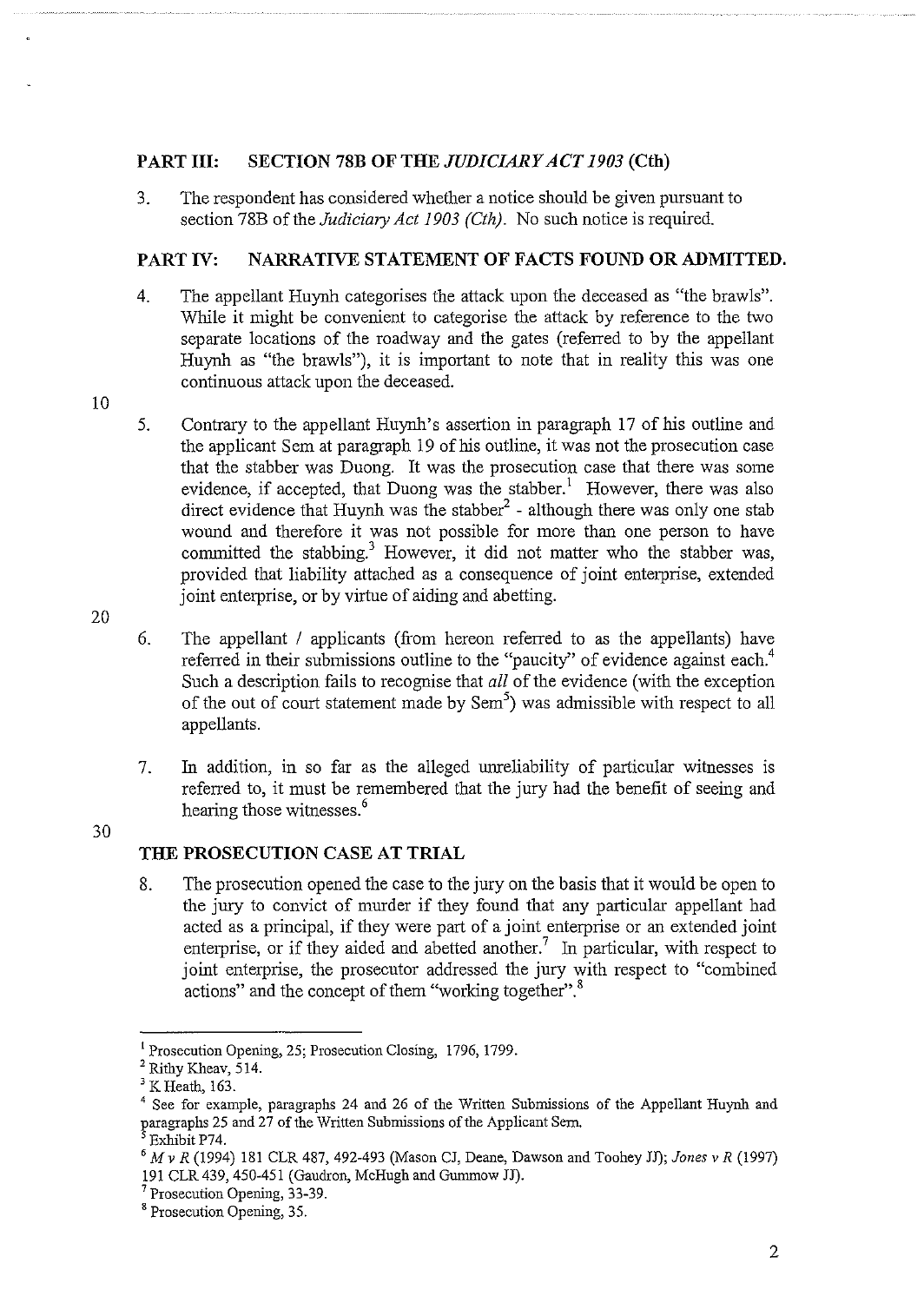9. It was made plain to the jury that for liability on the basis of joint enterprise an agreement, and participation in that agreement were required. In the opening address, that was clearly linked by the prosecutor to the evidence it was anticipated that the jury would hear as to what the appellants' actions were or what they did.<sup>9</sup> In the closing address, these themes were clearly reiterated. The prosecution case with respect to the involvement of each appellant was set out.<sup>10</sup> In addition, the prosecutor set out in some detail how it was that the In addition, the prosecutor set out in some detail how it was that the events at Duong's house, the return to the party armed with weapons, and the events that took place after that, were relevant to establishing a joint enterprise.<sup>11</sup>

## **PART VI: STATEMENT OF ARGUMENT**

#### **GROUND 1 - JOINT ENTERPRISE AND EXTENDED JOINT ENTERPRISE**

#### **The Appellants' Contentions**

- 10. The appellants' contentions can be summarised as follows:
	- (1) That "participation" is an essential "element" for liability on the basis of joint enterprise.
	- (2) That for an accused to be guilty on the basis of joint enterprise, the jury must be directed that the there is a relevant agreement to which the accused is a party *and* that the accused must "participate" in that agreement.
	- (3) That, on the facts of this case, the evidence proving the relevant agreement and the evidence proving "participation" was not the same.
	- ( 4) As a consequence, the Court below erred in holding that there was no need to specifically direct that there had to be "participation" for liability to be established.

#### **A brief summary of the respondent's arguments**

- 11. The respondent agrees that liability on the basis of joint enterprise requires an 3 0 accused to be a participant in a relevant agreement and that has been held to require not just that a person be a party to the agreement but that there be "participation" in it. Further, the respondent agrees that the requirement of "participation" was not separately set out in the written directions.
	- 12. However, it is not in every case that there will be any difference between evidence showing that a person is a party to the relevant agreement and that he/she "participated" in it. The evidence of one will commonly be the evidence of the other. Where, as in this case, the evidence that establishes that an appellant was a party to the agreement *and* the evidence establishing "participation" in that agreement is the same - there is no requirement that a jury

20

 $9$  Prosecution Opening, 36.<br><sup>10</sup> Prosecution Address, 1799 - 1804.

<sup>&</sup>lt;sup>11</sup> Prosecution Address, 1806 onwards.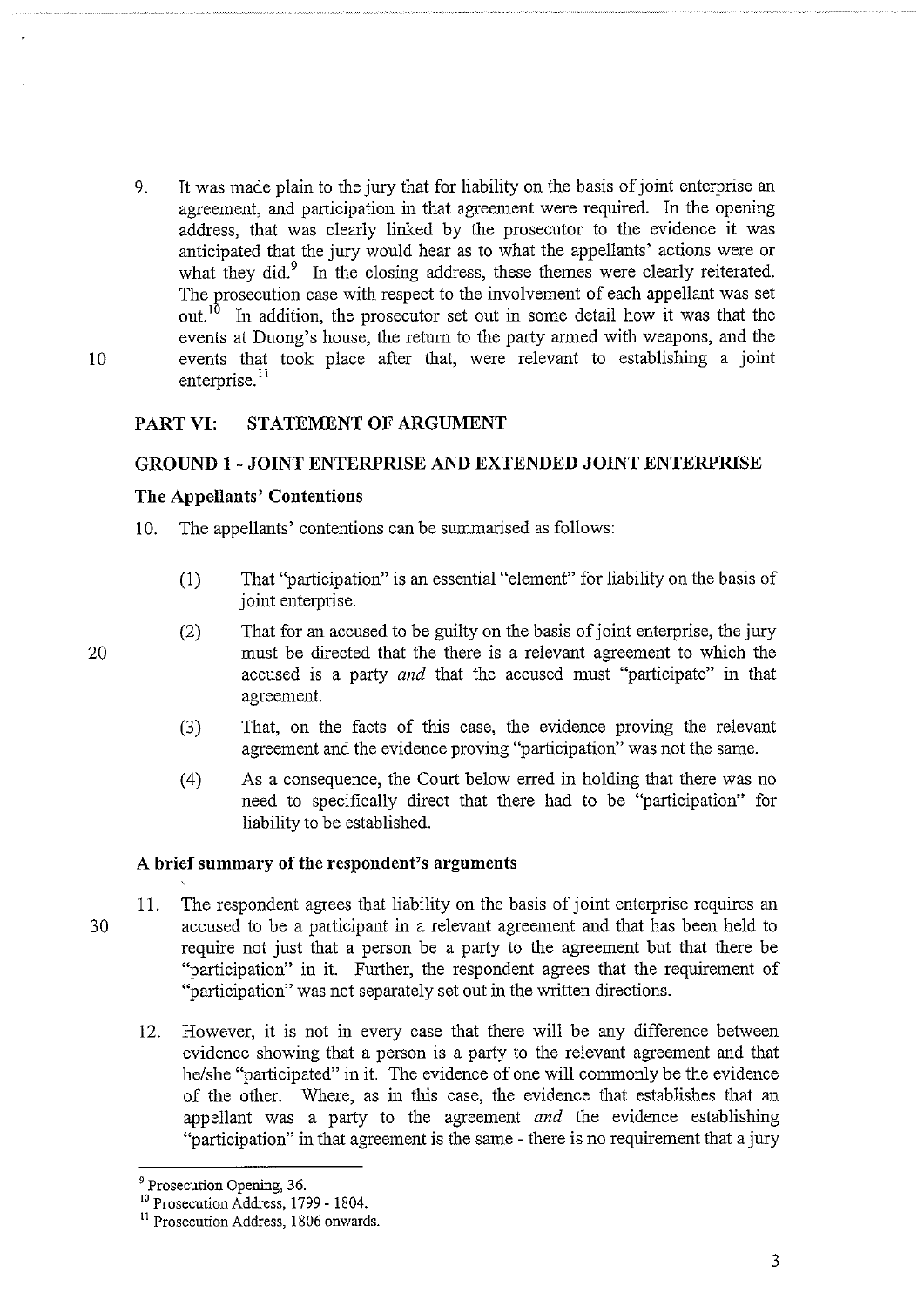be separately directed that the accused must be a party to the agreement and have "participated" in it.

13. Even if there is a failing in the directions through the absence of a direction as to the requirement of "participation" there is no substantial miscarriage of justice. Given that each appellant was present, if the jury followed the balance of the directions on joint enterprise (or extended joint enterprise) a conviction on the basis of aiding and abetting was inevitable.

#### **Terminology**

14. This Court has held that the terms common purpose, common design, concert, 10 and joint criminal enterprise are used more or less interchangeably.<sup>12</sup> The respondent will use the terms joint enterprise and extended joint enterprise.

## **Joint Enterprise and "participation"**

15. In *McAuliffe v The Queen,* this Court set out the doctrine of joint enterprise. This Court held that it:

... arises where a person reaches an understanding or arrangement amounting to an agreement between that person or another or others that they will commit a crime. The understanding or arrangement need not be express and may be inferred from all of the circumstances. If one or other of the parties to the understanding or arrangement does, or they do between them, in accordance with 20 the continuing understanding or arrangement, all those things which are necessary to constitute the crime, they are all equally guilty of the crime regardless of the crime played by each in its commission. (footnotes omitted)

As Hayne J observed in *Gillard v The Queen:* 

It is a doctrine which is separate from the liability of an accessory before the fact, who counsels or procures the commission of the crime; it is separate from the liability of a principal in the second degree, who aids and abets in the commission of the crime. Joint criminal enterprise, or acting in concert, depends upon the secondary party... showing a common purpose with the principal offender. .. or with that offender and others. *<sup>13</sup>*

- 30 16. In neither *McAuliffe v l11e Queen* nor in the judgment Hayne J in *Gillard v The Queen* is there explicit reference to the need for "participation" in the agreement once the person is a party to it. Further, there is no reference in that context to the need to participate with the necessary foresight. Such a reference is unnecessary as the agreement is to do something with a particular intent.
	- 17. In *Likiardopoulos v The Queen* it was said of joint enterprise with respect to an offence of murder (where the intent relied upon at trial was an intent to inflict really serious injury):

<sup>&</sup>lt;sup>12</sup> McAuliffe v The Queen (1995) 183 CLR 108, 113 (Brennan CJ, Deane, Dawson, Toohey and Gummow JJ); Gillard v The Queen (2003) 219 CLR 1, 35 [109].

Gillard v R (2003) 219 CLR 1, 35 [109] (Hayne J) citing with approval *McAuliffe v The Queen* (1995) 183 CLR 108, 113-114.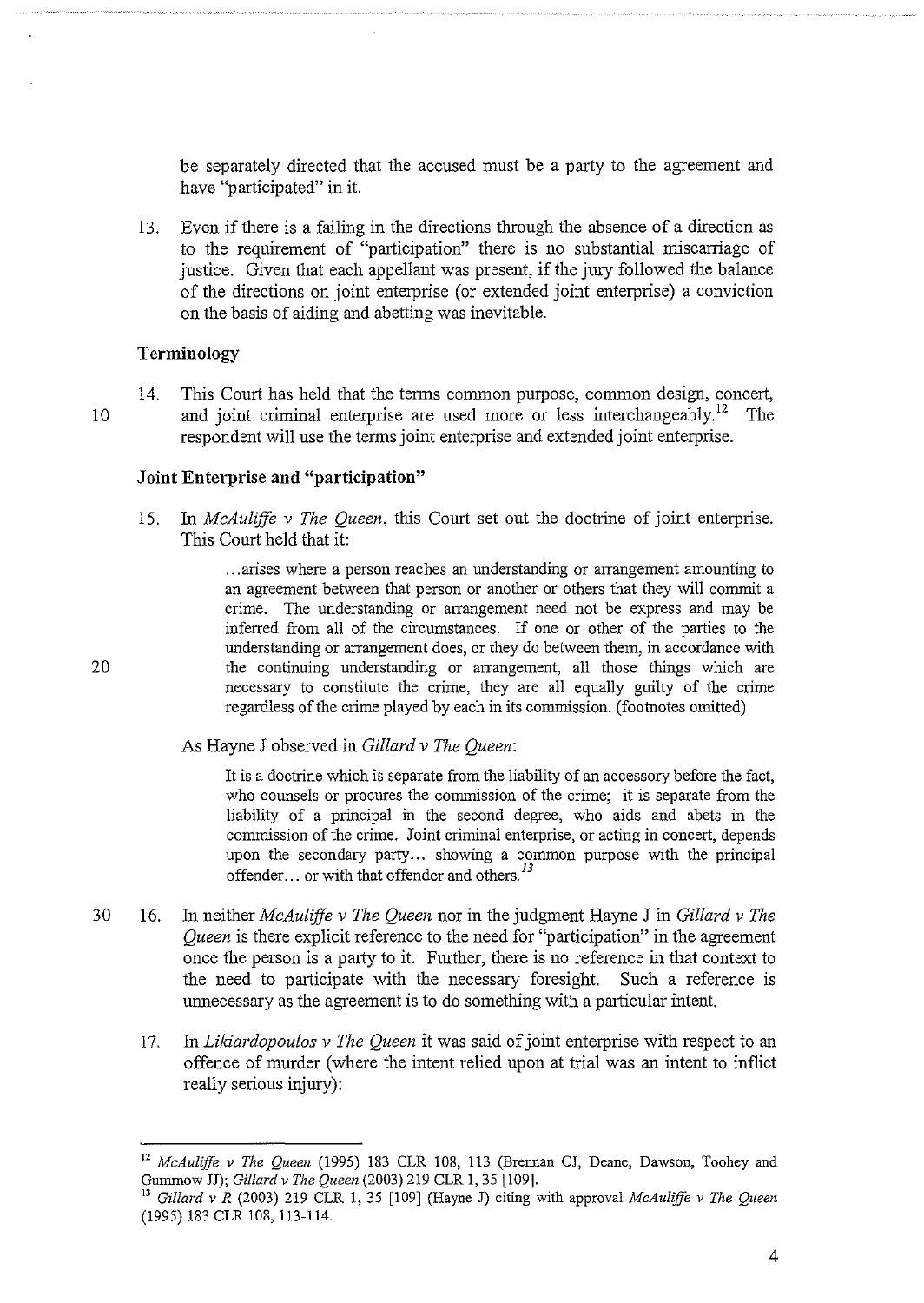It was necessary to prove that the appellant was a party to an understanding or arrangement, whether formed expressly or tacitly, ... to inflict really serious injury on the deceased and that, while that arrangement was on foot, one or more of the parties to it did the acts which caused death intending thereby to do really serious injury to him. The appellant's participation in the enterprise while possessed of the requisite intention ... operates to fix him with liability for the acts of the other parties carried out in pursuance of it.<sup>14</sup>

Here there is reference to "participation" but the Court does not set out that "participation" is anything more than being a party to the relevant agreement.

## **10 Extended Joint Enterprise and "participation"**

18. Extended joint enterprise deals with the situation where the crime committed is beyond the scope of what has been agreed. Hayne J summarised the approach in *Gillard v The Queen* by reference to this Conrt's judgment in *McAuliffe.* It was held that:

As *McAuliffe* reveals, the contemplation of a party to a joint enterprise includes what that party foresees as a possible incident of the venture. If the party foresees that another crime might be committed and continues to participate in the venture, that party is a party to the commission of that other, incidental, crime even if the party did not agree to it its being committed. . . . *The criminal*  20 *culpability lies in the participation in the joint criminal enterprise with the necessary foresight. <sup>15</sup>*(emphasis added)

> Here there is explicit reference to "participation" and that it must be with the necessary foresight as the agreement is not to act with the intent necessary for the crime charged. Liability attaches because a person is a party to (or "participates **in")** the agreed venture, while foreseeing another crime might be committed. This does not mean that an accused must *do* anything more once the incidental crime is foreseen other than remain a participant in the agreed venture. In the absence of anything to suggest that an accused might have withdrawn from the agreed venture, he/she is already participating.

## 30 **What the above has been seen as requiring in directions**

19. The above has been interpreted as requiring a jury to be directed that not only must there be a relevant agreement to which the accused is a party but that a jury must also be directed that it is necessary that the accused "participated" in that agreement. 16 The respondent will deal with the issues in this appeal on the assumption that there will be some cases that require such a direction. However, it is not clear that the judgments of this Court referred to above require such an approach as the "participation" referred to appears to simply be

<sup>&</sup>lt;sup>14</sup> [2012] HCA 37, [19] (citations omitted) (Gummow, Hayne, Crennan, Kiefel and Bell JJ). See also *Handlen v The Queen* [2011] HCA 51, [4].<br><sup>15</sup> Gillard v The Queen (2003) 219 CLR 1, 36 [111]-[112] (Hayne J) (citations omitted).

<sup>&</sup>lt;sup>16</sup> See for example *Likiardopoulos v R* (2010) 30 VR 654 at the direction given at trial, 662 [41]; *Arafan v The Queen* (2010) 206 A Crim R 216, [24]-[36]; *Tangye* (1997) 92 A Crirn R 545, 556-7; *R v Kostic* (2004) A Crirn R 10, 21 [53]. See also Judicial College of Victoria, *Victorian Criminal Charge Book* (First published 2006, 23 October 2012 ed) at 5.3.1 [2] and the Judicial Commission of New South Wales, *Criminal Trial Courts Bench Book* (First published 2007, October 2012 ed) at [2-750].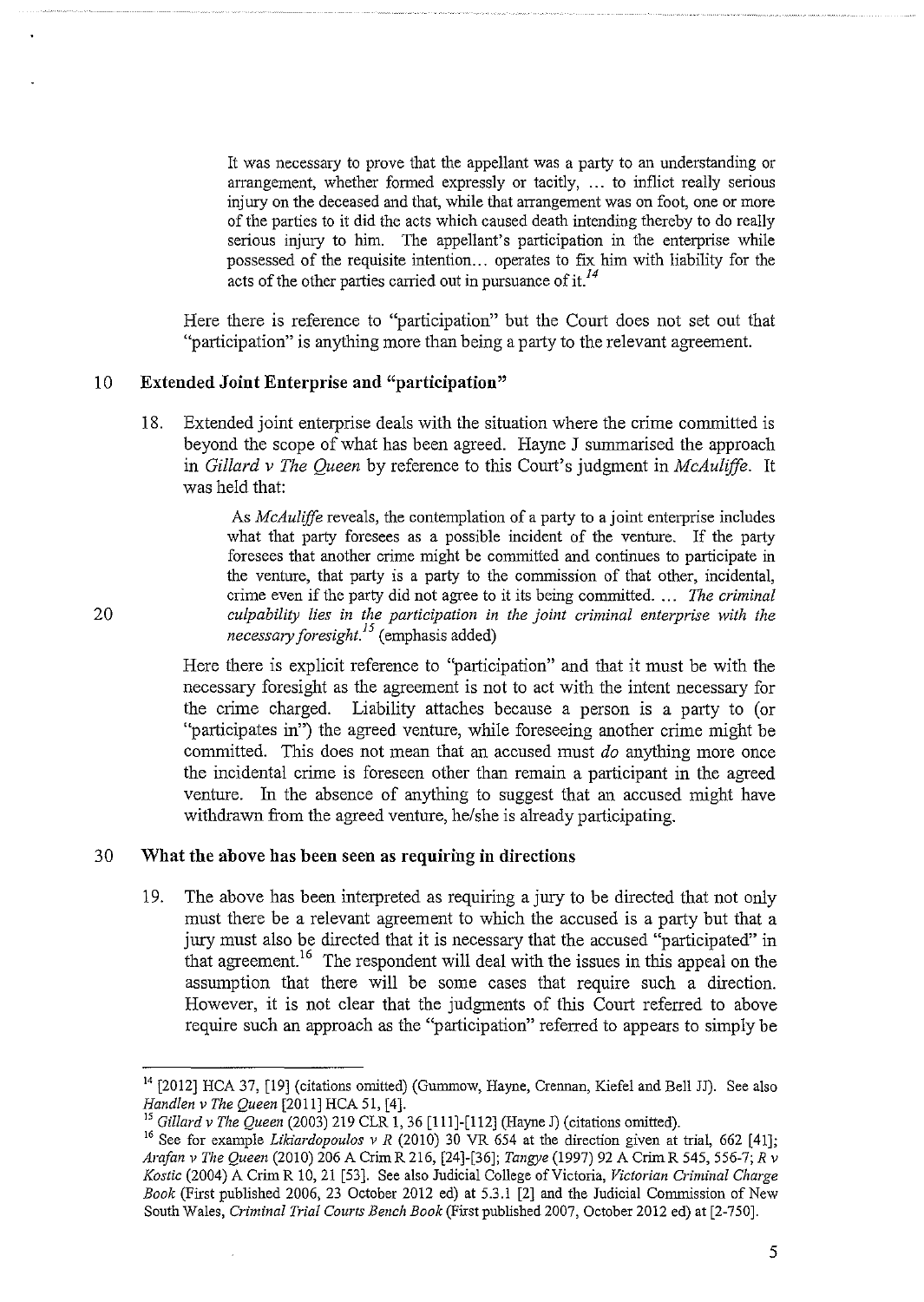a reflection of the requirement that a person be a party to the agreement. At the very least, such a direction is not necessary in every case. 17

## **What does "participation" mean?**

- 20. The appellants appear to contend that "participation" is always (or at least was in this case) something more than being a party to the relevant agreement.<sup>18</sup> Further, that "participation" is restricted to an act/s in the course of the assault of the deceased.<sup>19</sup> The appellants then contend that these things guide the directions to be given and, in tum, expose the approach of the court below as erroneous.
- 10 21. It is necessary to consider what is meant by "participation". It is helpful to look at the approach of the intermediate Courts. At the very least the approaches show that evidence that proves the existence of a relevant agreement and evidence that shows "participation" in that agreement can be the same. Ifthis is so, the sort of direction for which the appellant contends (one that identifies "participation" as a separate element) will not be needed in every case.
	- 22. In *Tangye*<sup>20</sup> the New South Wales Court of Appeal described participation as:

committing the agreed crime itself or simply... being present at the time when the crime was committed and (with knowledge that the crime is to be or is being committed) by intentionally assisting or encouraging another participant in the 20 joint criminal enterprise to commit the crime. The presence of that person at the time when the crime is committed and a readiness to give aid if required is sufficient to amount to an encouragement to the other participant in the joint criminal enterprise to commit the crime. *<sup>21</sup>*

> However, the reference to "presence" in *Tangye* must be read in light of this Court's judgments in *Johns (TS) v The Queen* and *McAuliffe v The Queen.* Both make plain that presence is not required.<sup>22</sup>

- 23. In *R v Likiardopoulos* the Victorian Court of Appeal referred to participation as "the taking of a step or steps to further (the) enterprise".<sup>23</sup> Such an approach will include acts that amount to assistance or encouragement.
- 30 24. In South Australia, Kourakis CJ has stated, with respect to joint enterprise, that participation is an act that "satisfies one or more of the elements of procuring,

<sup>&</sup>lt;sup>17</sup> It can be noted that recommendations have been made in Victoria to draft legislation that will have **the consequence, as the respondent understands it, of not requiring any direction as to participation.**  See Simplification of Jury Directions Project, *A Report to the Jwy Directions Advisory Group August 2012* (August 2012) [2.270]-[2.280].

<sup>&</sup>lt;sup>18</sup> Appellant Huynh's Written Submissions, [39.2], [39.3] and [56], adopted by Sem [38] and Duong, [30].

<sup>&</sup>lt;sup>19</sup> Appellant Huynh's Written Submissions, [39.2], [39.3] and [58], adopted by Sem, [38] and Duong,  $[30]$ .<br><sup>20</sup> (1997) 92 A Crim R 545.

<sup>20 (1997) 92</sup> A Crim R 545. 21 *R v Tangye* (1997) 92 A Crim R 545, 557 (Hunt CJ at CL). 22 *McAuliffe v The Queen* (1995) 183 CLR 108, 114; *Johns (TS) v The Queen* (1980) 143 CLR 108;

<sup>&</sup>lt;sup>23</sup> R v Likiardopoulos (2010) 30 VR 654, [59].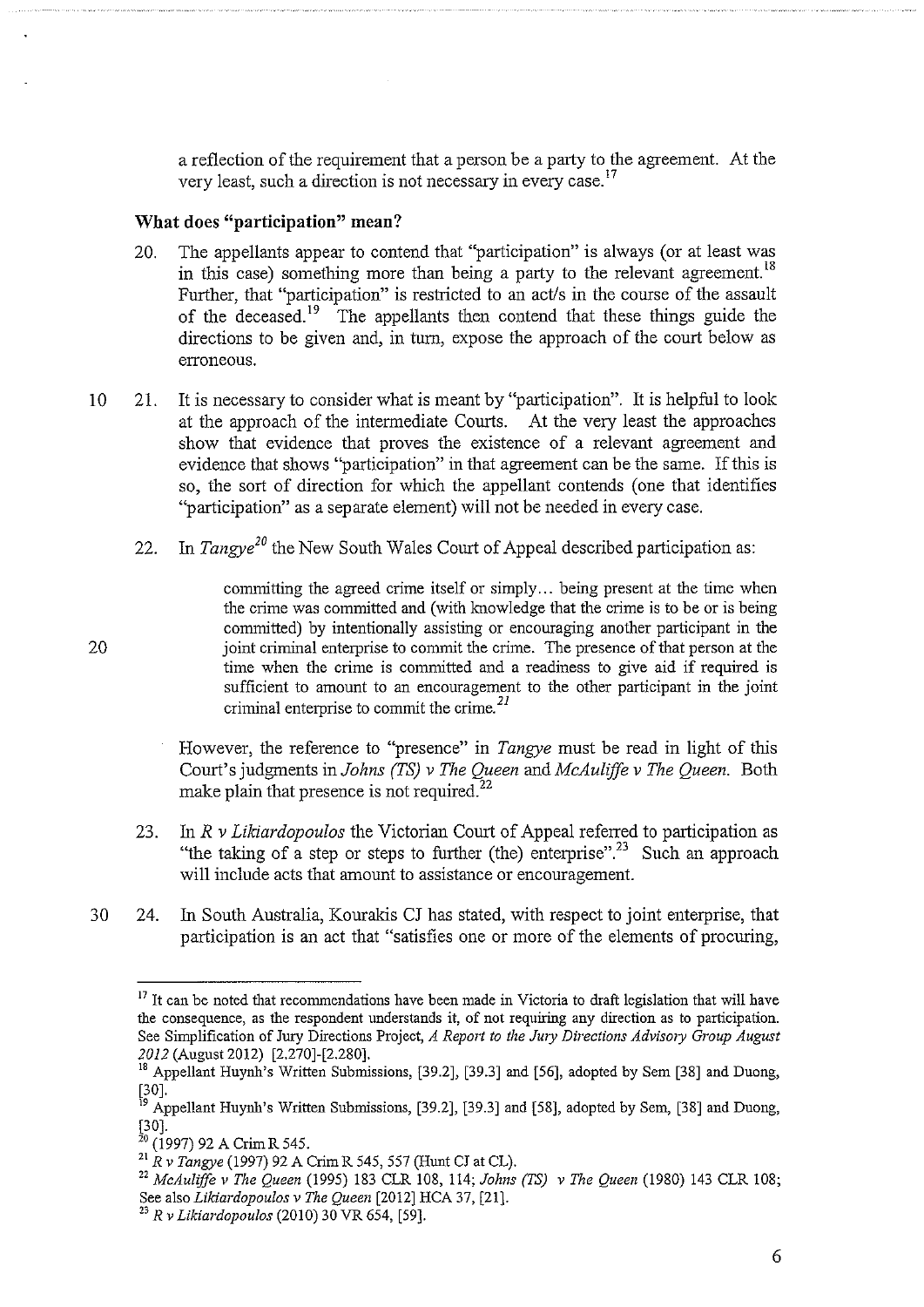counselling, aiding or abetting that offence."<sup>24</sup> The same approach was taken by Sir Robin Cooke in *Chan Wing-Siu v The Queen.*<sup>25</sup> As this Court has observed each term is used to convey the concept of conduct that brings about or makes more likely the commission of an offence.<sup>26</sup>

- 25. While it is neither possible, nor helpful, to fix upon a single description of what amounts to "participation" it is plain that whatever description is used- they are all things that are equally capable of showing both that an accused is part of an agreement and that he/she "participated" in it. $^{27}$
- 26. In light of the above, at the very least, and contrary to what the appellants 10 appear to contend, there is no requirement that the conduct of an accused that establishes he/ she is a part of the agreement, must be different conduct to that showing "participation". If there was such a requirement, there would also be a requirement for the jury to determine when the agreement was formed. Such a requirement has never existed. Indeed, it is contrary to the fact that it has long been accepted that an agreement can be unstated, inferred from conduct and simply mutually understood between the parties to it. *<sup>28</sup>*
- 27. Further, the requirement of participation with the necessary foresight (state of mind) must be properly understood. In joint enterprise, the state of mind ("foresight") already exists as part of the agreed plan. In extended joint 20 enterprise, the requirement is that a crime is foreseen that is not the one agreed. Liability attaches because the accused continues to "participate" in what was previously agreed. Accordingly, unless it is a reasonable possibility that, having foreseen the commission of a crime that is beyond the one agreed, the accused withdraws - the accused will continue to participate.
	- 28. To suggest, as the appellants appear to do, that the relevant participation must be in, or at least proximate to, the act the subject of the crime charged ignores that an accused's contribution to a plan (and the evidence showing that he/she is a participant or a party) can be at any time and at any location.<sup>29</sup>

## **A separate direction with respect to "participation", is it always required?**

30 29. As set out above, it is accepted that there are authorities that set out that a jury should be directed that "participation" in the agreement should be identified as a

<sup>24</sup>*R v B, FG; R v S, BD* [2012] SASC 157, [24]. 25 *Chan Wing-Siu v The Queen* [1985]1 AC 168, 175.

<sup>26</sup>*Hand/en v The Queen* [2011] RCA 51, [6] citing with approval *Giorgianni v The Queen* (1985) 156 CLR 473, 493 (Mason J).

 $27$  For this reason it is perhaps inappropriate to draw a firm distinction (as at least the appellant Sem appears to do at [38.3]) between what is required to prove involvement in a conspiracy and involvement in a joint enterprise. If a person can be part of a joint enterprise by procuring, counselling, aiding or abetting (things that might be established by a mere entry into an agreement and no more) then there will commonly be considerable overlap between evidence capable of proving a conspiracy and evidence proving involvement in a joint enterprise. When the completed offence is committed, the substantive offence should be charged *(The Queen v Hoar* (1981) 148 CLR 32, 38). <sup>28</sup> See for example *R v Tangye* (1997) 92 A Crim R 545, 556-557 (Hunt CJ at CL). See also *McAuliffe* 

*v The Queen* (1995) 183 CLR 108, 114; *Likiardopoulos v The Queen* [2012] RCA 37, [19].

<sup>29</sup> The facts of *Johns (TS) v The Queen* (1980) 143 CLR 108 provide just one example.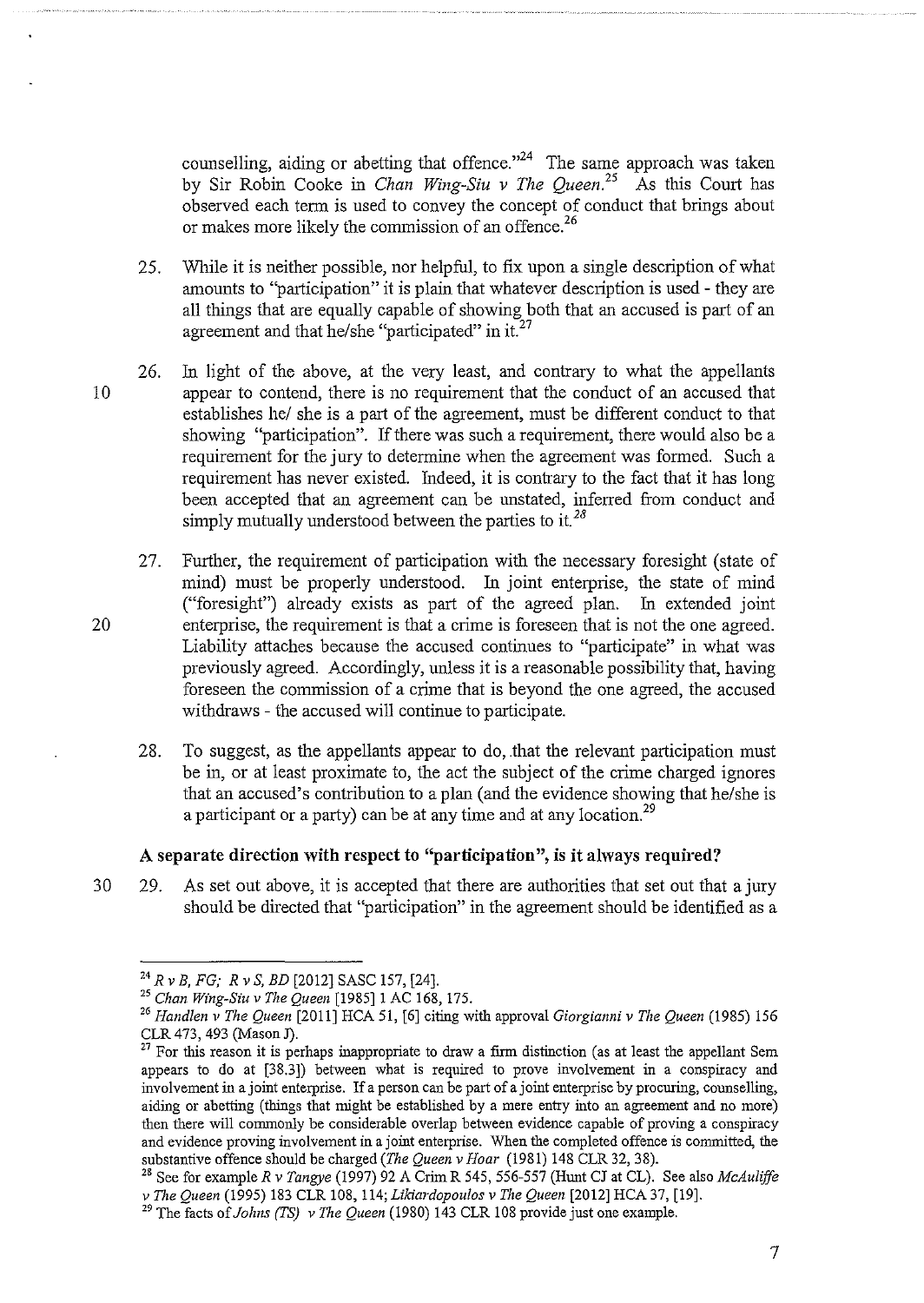separate "element" of liability on the basis of joint enterprise.<sup>30</sup> The appellants then argue that such a direction was essential in this particular case.

- 30. It is one thing to say that a person cannot be guilty on the basis of joint enterprise unless he or she has participated in that joint enterprise, **it** is another to say that a jury must be directed that participation is a separate "element" to be established in every case. The direction required must be determined by the particular facts of the case and not some rigid formula. If the evidence of what an accused does is relied upon to show both that he/she is a party to the agreement and also shows that he/she "participated" in that agreement, it is 10 difficult to see that the direction for which the appellant contends achieves any purpose. The appellants' reliance on this Court's judgment in *Hand/en v The Queen* in this context is misplaced. In that case, a basis of liability that did not exist was left to the jury.
	- 31. The starting point for the directions that must be given is this Court's judgment in *Alford v Magee.* The only law on which a jury need be directed is that:

necessary for them to know ... as must guide them to a decision on the real issue or issues in the case... $^{31}$ 

32. Further, it is for the trial judge to determine what the real issues are and to instruct the jury about only so much of the law as most guide them to a 20 decision.<sup>32</sup> What the real issues are is a judgment to be made in the context of the trial. It may be that an appeal court should attribute a great deal of importance to what was done at trial with regard to the advantage of the trial judge and the responsibility of counsel to draw the judge's attention to any omission<sup>33</sup>

33. In this case, the evidence that the appellants were a party to the agreement (what they did which cannot be divorced from the context in which they did it) and the evidence that the appellants participated in the agreement (again, what they did and the context in which he did it) was the same. That being so, there cannot have been a requirement to direct the jury in a way that identified the fact that 30 the appellants were a party to a relevant agreement, and that they participated in that agreement, as separate "elements".

## **What would be required in every case if the appellants' approach was correct**

34. It is helpful to examine what would be required if the appellants' approach were mandatory regardless of the facts of the case. Using the example of an agreement to act with murderous intent, it would mean that even in a case where the evidence proving the agreement and the evidence proving "participation"

<sup>&</sup>lt;sup>30</sup> See for example *Likiardopoulos v R* (2010) 30 VR 654 and the direction given at trial, 662 [41]; *Arafan v The Queen* (2010) 206 A Crim R 216, [24]-[36]; *Tangye* (1997) 92 A CrimR 545, 556-7; *R v Kostic* (2004) 151 A Crim R 10, 21 [53]. See also Judicial College of Victoria, *Victorian Criminal Charge Book* (First published 2006, 23 October 2012 ed) at 5.3.1 [2] and Judicial Commission of New South Wales, *Criminal Trial Courts Bench Book* (First published 2007, October 2012 ed) at [2-750].

<sup>31</sup>*Alford v Magee* (1952) 85 CLR 437, 466 (Dixon, Williams, Webb, Fullagar and Kitto JJ). 32 *Clayton v The Queen* (2006) 168 A Crim R 174, 180 [24].

<sup>33</sup>*Tully v The Queen* (2006) 230 CLR 234, 258 [80] (Hayne J)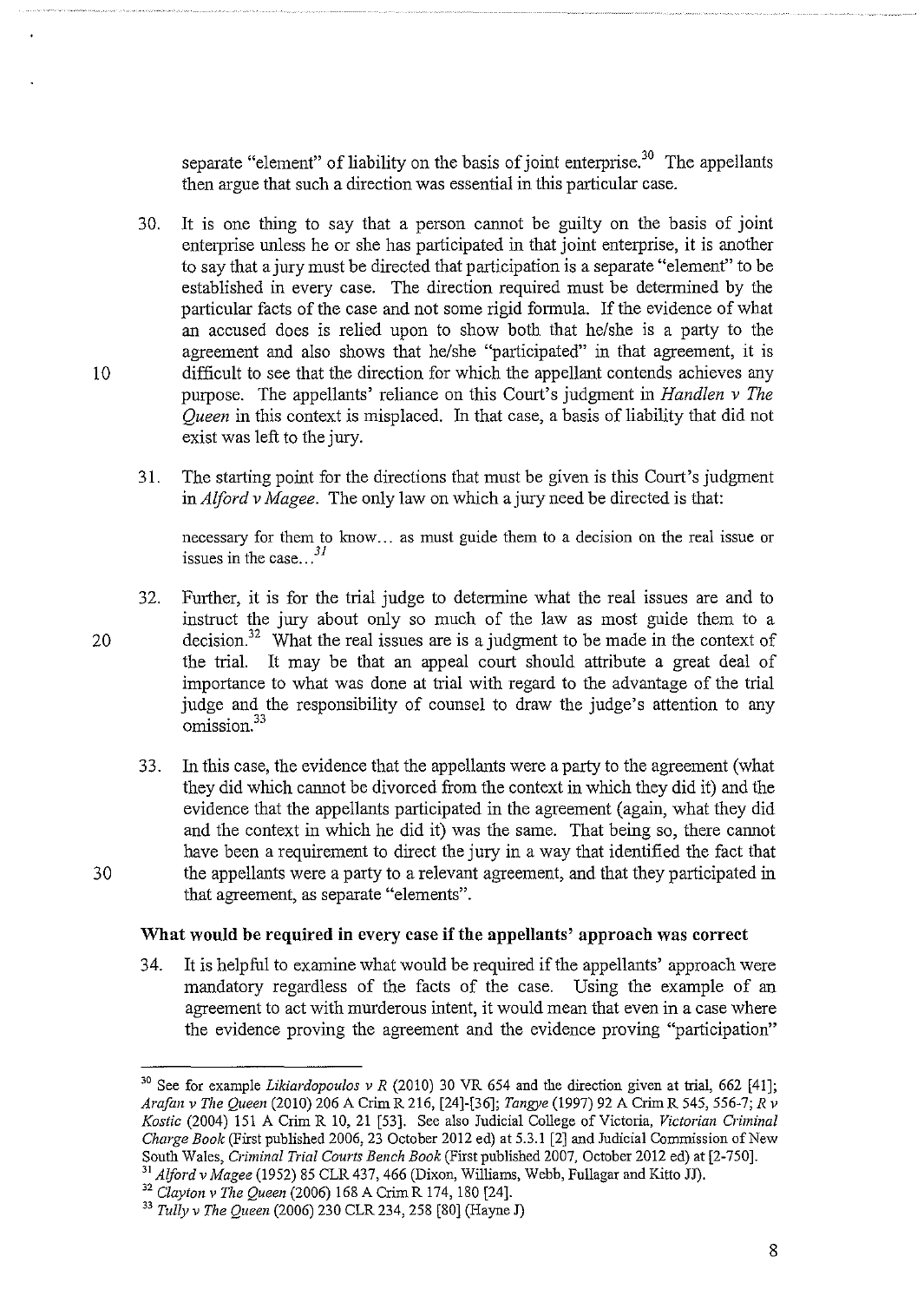was the same (as it will be in every case where the agreement is one, like many, to be inferred by the actions of the accused)- the jury would nonetheless need to be directed to the following effect:

- (I) The accused must be part of an agreement to kill or to cause grievous bodily harm. A matter the prosecution seeks to prove by the evidence of what the accused did.
- (2) That if (1) is proved, then the accused must have participated in that agreement. A matter that the prosecution seeks to prove by the evidence of what the accused did.
- 10 Such directions are obviously unnecessary.

20

#### **The approach in the Court below is not erroneous**

- 35. Before turning to the directions given at trial it is helpful to consider the approach of the Court below. It was held in the Court below that:
	- (!) Liability on the basis of joint enterprise depends upon the jury being satisfied that there was more than an agreement or arrangement to commit the crime in question.
	- (2) There must be some participation in the joint venture by the accused, so that it can be said that the accused participated in the joint venture with the necessary foresight.
- (3) That the trial judge did not identify this as a separate element to be proved.<sup>34</sup>
- 36. However, the Court did not hold that it was essential in the particular circumstances of this case that the jury be directed that "participation" was a separate element to be proved. This was so because the real issue was whether the jury was satisfied that the appellants were, first, a party to an agreement to kill or to cause grievous bodily harm. If the jury found that the appellants were a party to such an agreement, they could only do so because the appellants had "participated" in the agreement. There was no other way that the fact of the appellants being a party to the relevant agreement could have been 30 established?<sup>5</sup>
	- 37. The Court below took the same approach to extended joint enterprise<sup>36</sup>.
	- 38. The appellants contend that the approach of the court below was erroneous. It is necessary to examine why the appellants say that is so. First, the appellants argue that:

[i]t cannot be said that the jury must have inferred agreement from participation in circumstances where the case put by the Crown, and left to the jury by the trial judge, encompassed scenarios in which agreement might

<sup>34</sup>*R v Duong* [2011] SASCFC 100, [97]. 35 *R v Duong* [2011] SASCFC 100, [98]-[100].

<sup>36</sup>*R v Duong* [2011] SASCFC 100, [104].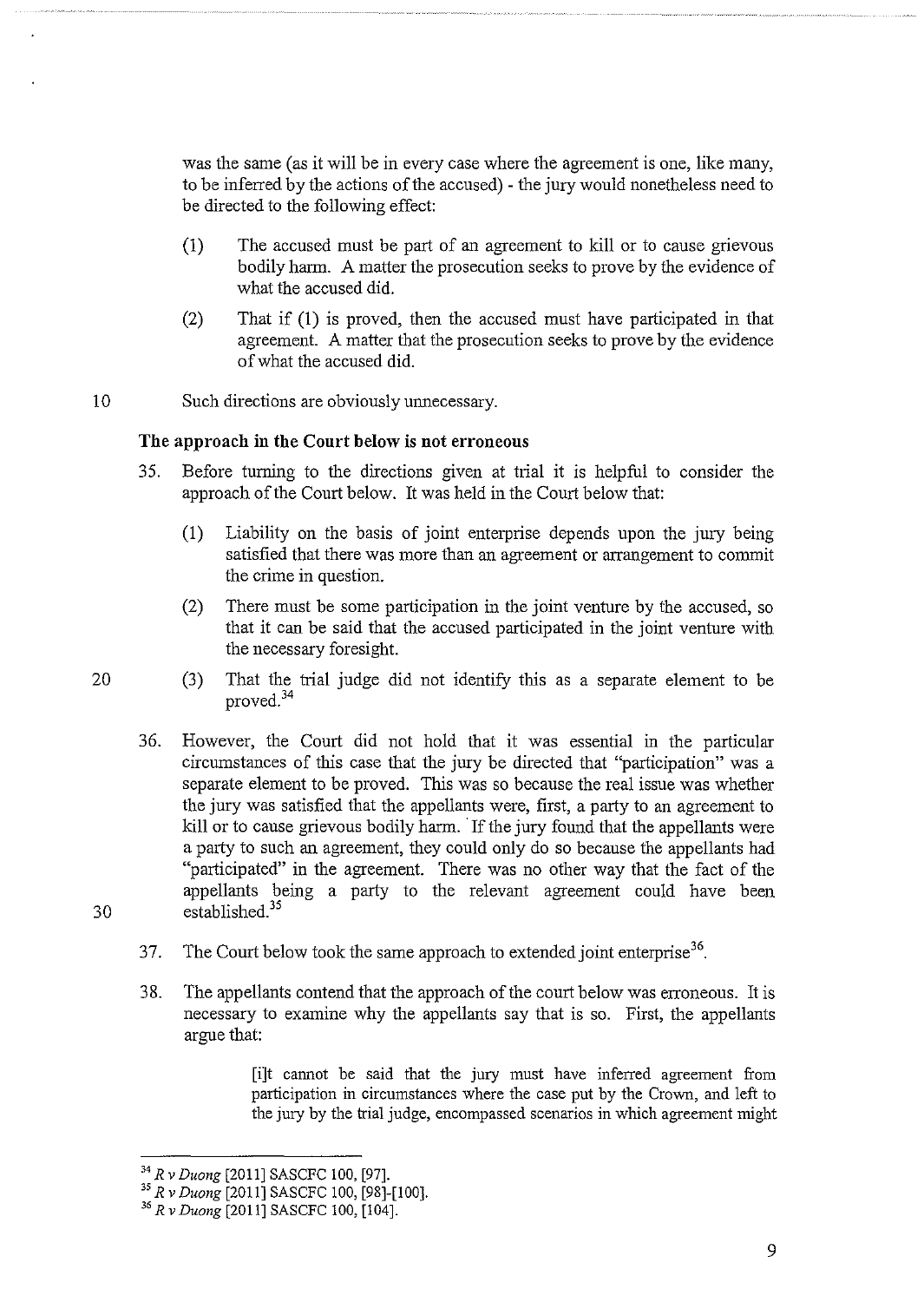be inferred from evidence separate from, and earlier in time than, any participation of the accused in the brawls.<sup>37</sup>

- 39. What is telling about the appellants' approach is that it suggests that the only conduct that can amount to "participation" is personal involvement in the assault of the deceased (what the appellant describes as *"participation ... in the brawls* " $i^{8}$ ". It happens that in this case there was evidence that each appellant was personally involved in the assault of the deceased, but that does not mean that such evidence was necessary to prove guilt or that such evidence was the only evidence of "participation".
- 10 40. Second, the appellants argue that the jury had been invited to find the existence of an agreement "based upon evidence other than participation"39. Again, the appellants appear to be restricting "participation" to evidence of personal involvement in the assault of the deceased. The appellants ignore everything involvement in the assault of the deceased. that took place before this point in time even though it is relevant to whether an accused was part of the agreement and participating.<sup>40</sup> Further, in so arguing, the appellants assert that the jury had been permitted to infer an agreement from things that were not "participation". For example, from things that he may have heard rather than what he himself did.<sup>41</sup> What a person does, cannot be divorced from the circumstances in which it is done. What a person hears or 20 discusses will influence a person's state of mind about the scope of the agreement.

#### **The Directions - no complaint and the context of the evidence**

- 41. There was no complaint about the directions given at trial. This is not a matter that can be ignored. It is of importance in considering whether there is a risk of a miscarriage.<sup>42</sup>
- 42. The directions must be evaluated in the context of the evidence at trial. First, there were key issues not in dispute. There was no dispute that all three appellants, having been at Duong's house, left the house at the same time, travelled back to Vartue St, approached the house and were present when the 30 violence took place. These actions alone were capable of showing they were part of a relevant agreement and participants in it given the context in which these actions took place. Part of that context was that the appellants attended as part of a large group, at least some of the members of the group were armed and obviously so and that the deceased was set upon by more than one person. Again, these were not matters in dispute. Second, while it was disputed, there was evidence that all three appellants were personally involved in the attack on the deceased.

<sup>&</sup>lt;sup>37</sup> Appellant Huynh's Written Submissions, [39.2].<br><sup>38</sup> Appellant Huynh's Written Submissions, [39.2], adopted by Sem, [38] and Duong, [30].<br><sup>39</sup> Appellant Huynh's Written Submissions, [58] and [59], adopted by Sem, [38]

<sup>&</sup>lt;sup>40</sup> For example - the mere fact that the appellants returned to the house in the company of people armed <sup>40</sup> which could show a great deal about whether they were part of a plan and participating.<br><sup>41</sup> Appellant Huynh's Written Submissions, [58], adopted by Sem, [38] and Duong [30].<br><sup>42</sup> La Fontaine v The Queen (1976) 136 CLR 62

<sup>2;</sup> *R v Aziz* [1992]2 NSWLR322, 331; *R v Carbone (No 2)* (1976) 14 SASR 280, 287-8.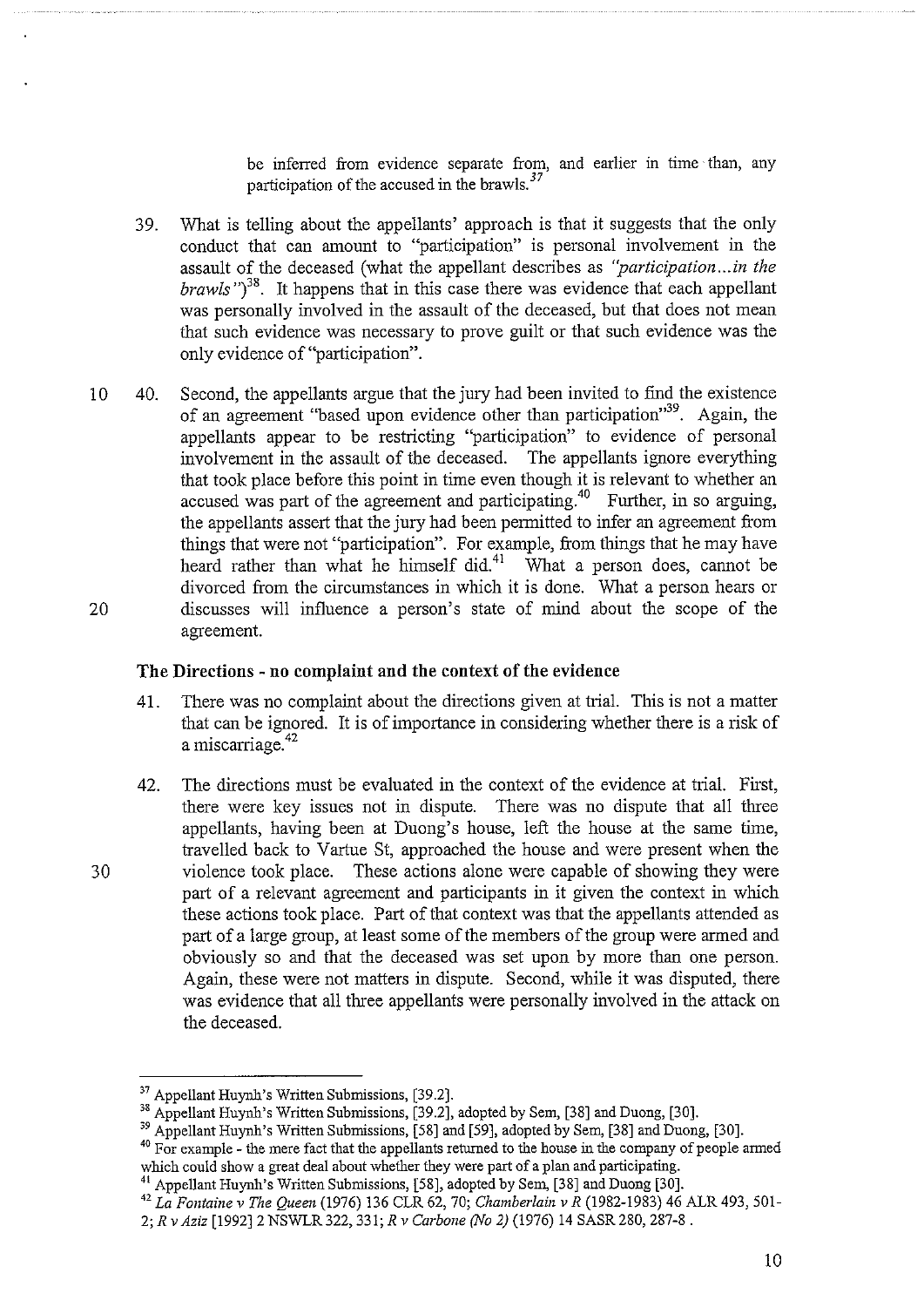#### **Analysis of the oral directions on joint enterprise**

- 43. There is nothing in the oral directions with respect to joint enterprise to suggest that merely being a party to an agreement to assault with intent to kill or to cause grievous bodily harm (but an accused not *doing* anything - ie not "participating") could result in liability for the actions of another. Further, a finding of the relevant agreement was something that could only be inferred from what an appellant did (ie - that he "participated").
- 44. For guilt of murder on the basis of joint enterprise, the jury were directed that the following elements had to be established beyond a reasonable doubt:
- (1) That someone with whom an accused was acting in concert caused the death of the deceased.  $43$ 
	- (2) That that act had to be voluntary and deliberate by someone with whom an accused was acting in concert.<sup>44</sup>
	- (3) That the act that caused death had to be unlawful.<sup>45</sup>
	- ( 4) That the act that caused death had to be by a person with whom the accused was acting in concert and done with intent to kill or to cause grievous bodily harm. 46
- 45. The jury were then directed as to joint enterprise (or acting in concert) and were directed:
- (1) That the act that caused death had to fall within the scope of the joint enterprise in which the accused was a participant.<sup>47</sup>
	- (2) That the prosecution case was that each accused *engaged* upon a deliberate course of criminal conduct which included within its scope the infliction of grievous bodily harm to the deceased.<sup>48</sup>
	- (3) That if the accused *joined in* such an enterprise he would be guilty of murder even if he did not inflict the fatal wound.<sup>49</sup>
	- 46. Against the background of the above the Trial judge then directed the jury:

If two or more persons join together in a joint criminal enterprise every act done and word spoken in furtherance of that enterprise is in law done and spoken by 30 them all. In other words, the combined *actions* of two or more persons with a criminal intent *in implementing* an arrangement *previously agreed* upon by them make them all guilty of the resulting crime (emphasis added)<sup>50</sup>

47. This direction required more than just an agreement. It required that those part of the agreement *act* together to *implement* the agreement that had been

20

<sup>&</sup>lt;sup>43</sup> Summing Up, 59-60.<br><sup>44</sup> Summing Up, 60.<br><sup>45</sup> Summing Up, 60.<br><sup>46</sup> Summing Up, 61.

<sup>&</sup>lt;sup>47</sup> Summing Up, 63.<br><sup>48</sup> Summing Up, 63.<br><sup>49</sup> Summing Up, 64.

 $50$  Summing Up, 64.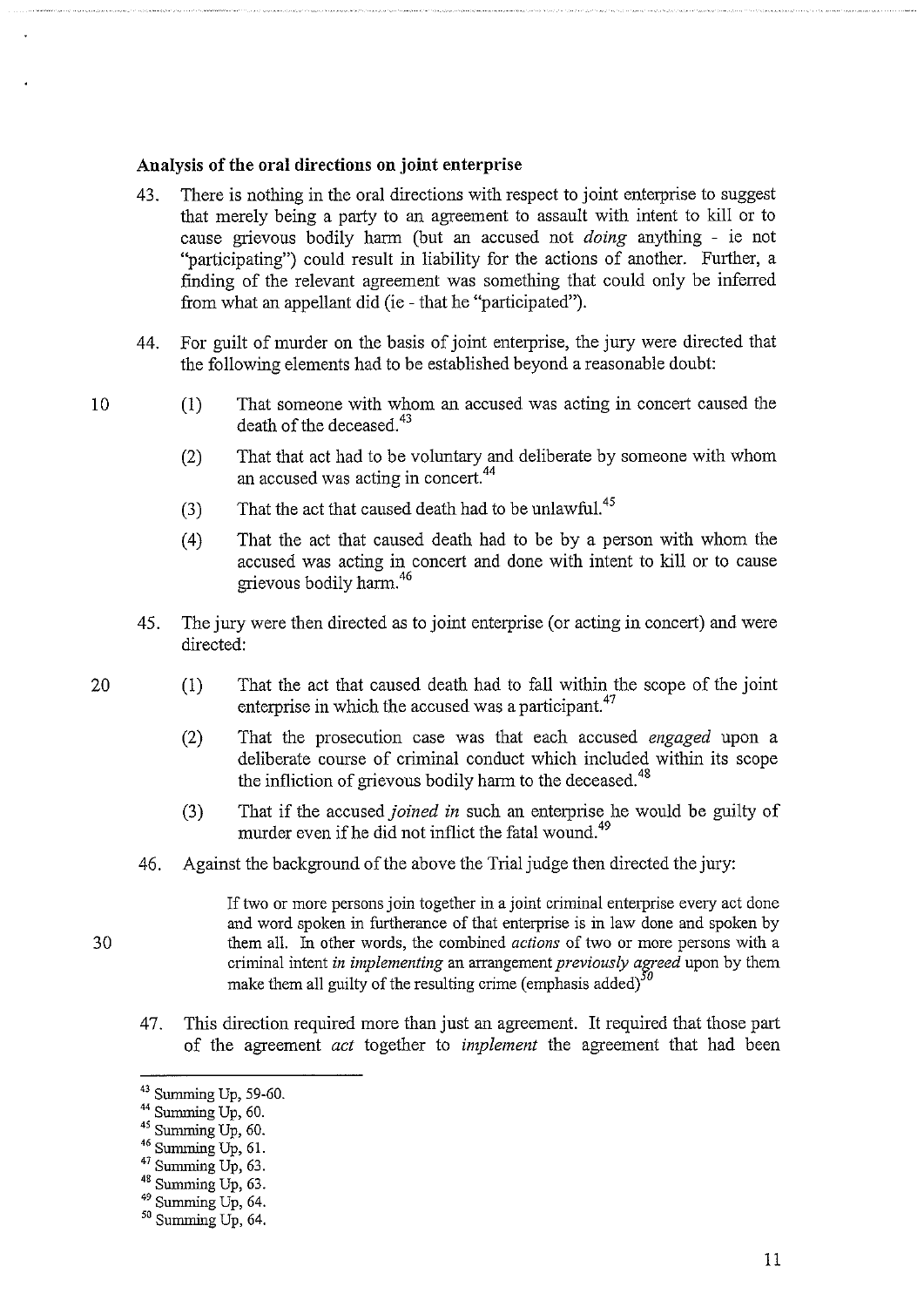*previously agreed.* In other words, that there must be something done by an accused after the agreement. This is simply another way of directing that there must be "participation" in the agreement.

48. The trial judge then gave an example of the principle of joint enterprise. It was an example that involved an agreement being formed and then being *"implemented"* by both parties to that agreement.<sup>51</sup> Further, and bearing in mind that the appellants did not dispute that they were present at the time of the crime and that presence can be an act of participation, the jury were directed that:

- 10 **EXECUTE:** It filhe mere presence of the person at or near the scene of a crime being committed by another whatever may be that person's lmowledge of or attitude towards the commission of the crime does not without more make him guilty under this principle. To implicate that person his presence must be by agreement with the other for the purpose of furthering and achieving the commission of the crime.<sup>52</sup>
- 49. The jury were then directed that whether a person is part of an agreement is something to be determined by looking at what they *did.* The examples given of how a person might join in an agreement involved *actions* and the jury were told that they had to be satisfied that the accused "engaged in *conduct"* that 20 showed he was part of the joint enterprise and that the existence of an agreement was to be inferred from "proven *conduct"* and "proven *acts".* <sup>53</sup>
- 50. Later the jury were directed that if it was a reasonable possibility that an appellant had not "thrown in his lot" with the plan, then the verdict for that appellant had to be one of not guilty.<sup>54</sup> Given the earlier direction as to how an appellant might have "thrown in his lot"<sup>55</sup> - the jury would not have reasoned that merely agreeing to something but not "participating" could be enough for an appellant to be guilty. Similarly, the complaint of the appellants Sem and Duong<sup>56</sup> about the use of the phrase "thrown in his lot" by the trial judge must be viewed in the same context. That is, as shorthand for joining the agreement 30 and, as the trial judge directed, something to be inferred from what an accused had done and the conduct in which he had engaged. $57$ 
	- 51. In so far as the appellant Duong appears to complain<sup>58</sup> about the use of the phrase "the accused or any one of them", the respondent repeats the submission in paragraph 49 above.

 $51$  Summing Up, 64-65.<br> $52$  Summing Up, 64.

 $53$  Summing Up, 66.

<sup>&</sup>lt;sup>54</sup> Summing Up, 126. The reference here to "the accused or anyone of them" is a reminder of the need to give the case against each appellant separate consideration. See the explanation of the use of this term at Summing Up, 59 and the subsequent use of the expression at 68, 69 and 71. See also the approach of the Court below - *R v Duong & Ors* [2011] SASCFC 100, [111]-[112]. *<sup>5</sup>*Summing Up, 66.

<sup>&</sup>lt;sup>56</sup> Appellant Sem's Written Submissions at [38.1]-[38.2] and adopted by the appellant Duong, [30].

<sup>&</sup>lt;sup>57</sup> Summing Up, 66. See also the consideration in the court below of the use of this phrase  $R \nu$  Duong  $\&$  Ors [2011] SASCFC 100, [114]-[116].

<sup>&</sup>lt;sup>58</sup> Appellant Sem's Written Submissions at [38.3] and adopted by the appellant Duong, [30].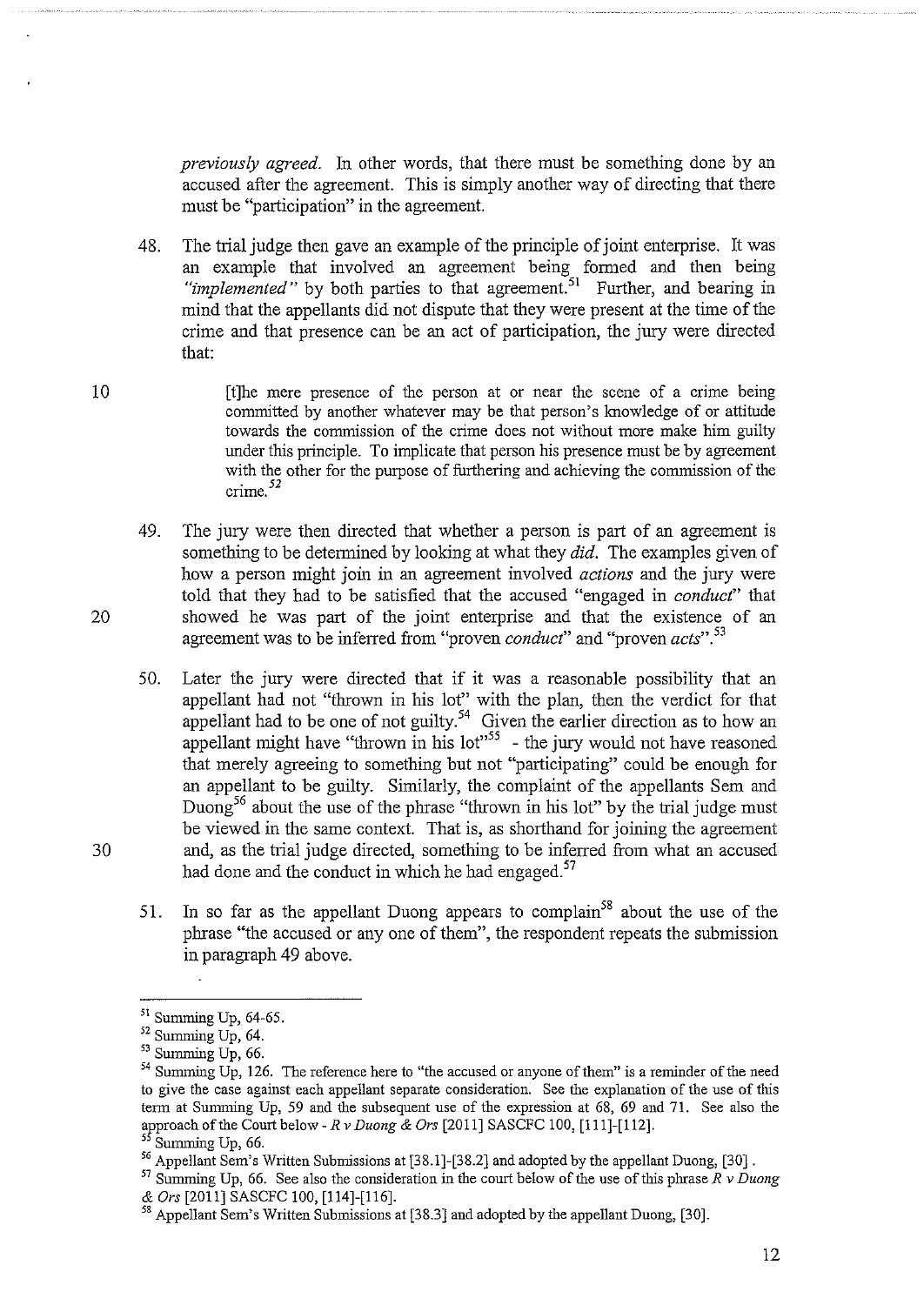52. In so far as the appellants criticise the direction at Summing Up  $125-6^{59}$ , that direction requires that the person who stabbed the deceased to be a person part of the same plan as an appellant. If the only way that being a part of a relevant plan could be shown was from an appellant's conduct (and it was) - then the appellant was both a participant and had the necessary state of mind.

## **Analysis of the written directions on joint enterprise**

- 53. The jury were told that the written directions were just a summary  $60$  and so they must be read against the background of the oral directions. Further, they must also be read against the background of the questions posed immediately before 10 they were read.<sup>61</sup> As set out in paragraph 49 above, a key part of the oral directions were the directions on how an agreement was to be proved - by an accused's *conduct.* 
	- 54. The written directions set out the principle of joint enterprise as set out by this Court-

If two persons come to an agreement or make an arrangement that together they will commit a crime and then, while that agreement or arrangement is still on foot and has not been called off, in accordance with that agreement or arrangement one of them does, or they do between them, or the things that are necessary to commit the crime are both guilty of that crime regardless of what 20 each played in its commission. $62$ 

55. The written directions then required four things to be established. It is conceded that those things did not include a specific requirement that an accused had to have "participated" in the relevant agreement. However, the first of the things to be established was:

> [t]hat the accused came to an agreement or made an arrangement with others (the participants) to use a knife or similar bladed weapon to kill or cause really serious bodily harm to a person or persons at 8 Vartue Street.

56. In this particular case, the only way that the jury could have found the above was from what an appellant had done (ie that he had "participated"). Again, the 30 directions summarised in paragraph 49 above carmot be ignored. Further, and contrary to the appellant Huynh's submissions at [49.2] (relied upon by all), there is no need to refer to foresight. The agreement is already one that involves acting with a particular intent.

## **Analysis of the oral directions on extended joint enterprise**

- 57. There is nothing in the directions on extended joint enterprise to suggest that merely agreeing to an assault (but not doing anything) could result in liability for the actions of another.
- 58. The jury were directed:

<sup>&</sup>lt;sup>59</sup> Appellants Huynh's Written Submissions, [48.4]-[48.5], adopted by Sem, [38] and Duong [30].<br><sup>60</sup> Summing Up, 206.<br><sup>61</sup> Summing Up, 206-7.

 $62$  Written Directions, 8; Summing Up, 235.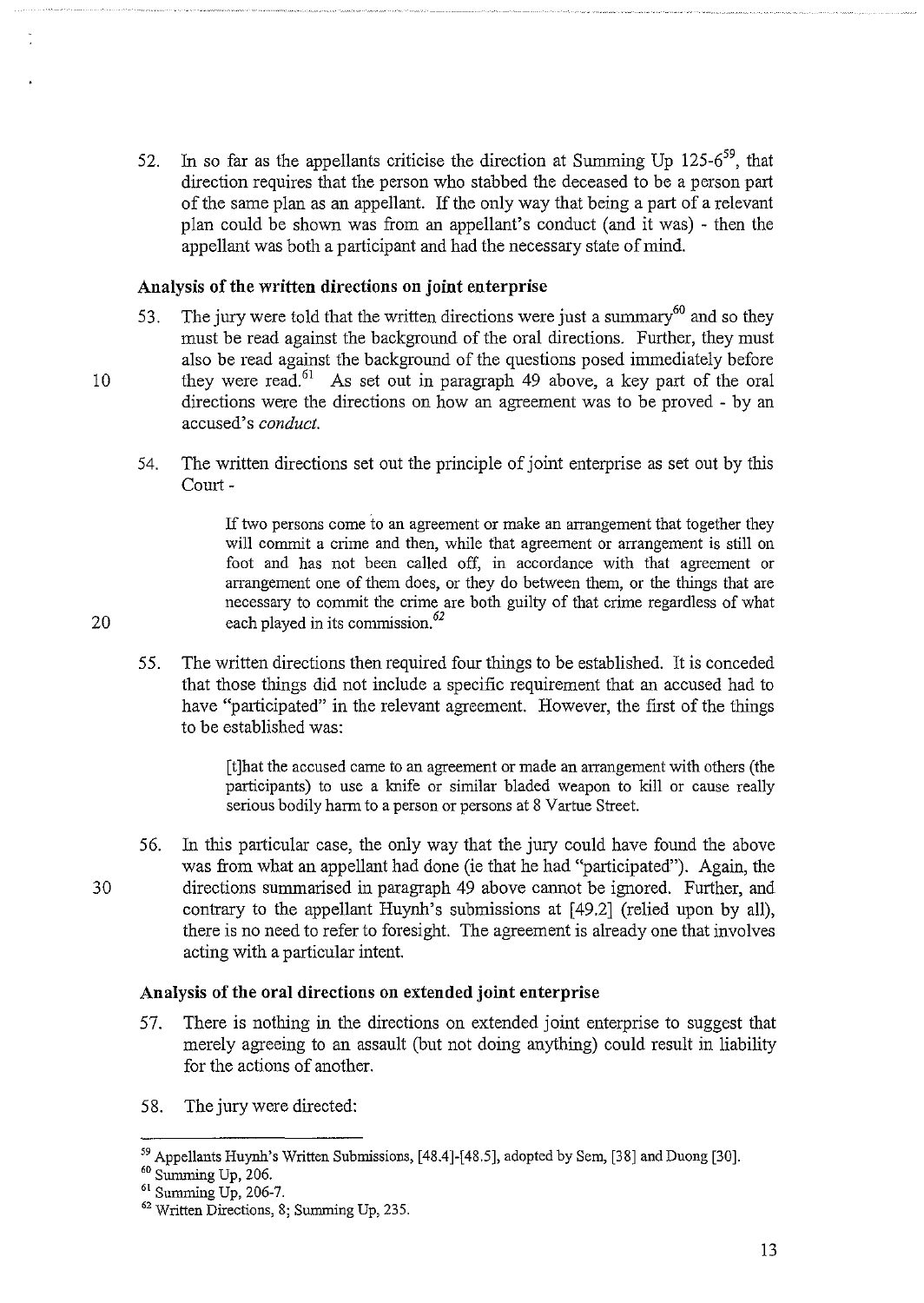The concept of joint criminal enterprise has an extended operation. Even if the accused, in terms of the agreement they actually threw their lot in with, and only agreed to the infliction of some harm and not really serious harm, they may still be guilty of murder depending upon whether they contemplated some infliction of grievous bodily harm notwithstanding their agreement did not itself go that  $far.<sup>63</sup>$ 

59. The jury were then directed that the question for them was:

Does the evidence show beyond reasonable doubt that the accused or any one of them agreed to *join in* the proposed assault on those persons present at 8 Vartue 10 Street contemplating that *in carrying out* the assault one or other of his partners in the enterprise might use a lmife to stab a person at 8 Vartue Street with the intention, that is use the knife with the intention of causing really serious bodily harm (emphasis added)...<sup>64</sup>

- 60. The direction required that the accused not just enter into an agreement but that he *''join in"* the proposed assault. Also required was the necessary foresight.
- 61. These directions must be looked at against the background of the trial judge's earlier explanation that whether an accused was a party to an agreement (or what the accused had ''thrown his lot in with") was to be inferred from what the accused had done and the conduct in which he had engaged.<sup>65</sup> That is, the only 20 way that an agreement could be proven was because of the accused having "participated". Again, these directions are summarised in paragraph 49 above.
	- 62. The trial judge then stated the question for them in this way:

If you are satisfied that at least the accused *joined in* a proposed assault on the people left at Vartue Street, did the accused contemplate in *carrying out the assault* any of the participants in the attack might use any number of different weapons or use a lmife in particular with the intention of causing really serious bodily harm.<sup>66</sup>(emphasis added)

Again, the accused had to have *''joined* in" the proposed assault and have the necessary foresight.

30 63. Later the jury were directed that if it was a reasonable possibility that an appellant had not "thrown in his lot" with the plan, then the verdict for that appellant had to be one of not guilty.<sup>67</sup> Given the earlier direction as to how an appellant might "thrown in his lot" (that it was something to be inferred from what an accused had done and the conduct in which he had engaged<sup>68</sup>) - the jury would not have reasoned that merely agreeing to something but not "participating" could be enough for an appellant to be guilty.

 $63$  Summing Up,  $68$ <br> $64$  Summing Up,  $69$ 

<sup>&</sup>lt;sup>65</sup> Summing Up, 66<sup>66</sup> Summing Up, 70

 $67$  Summing Up 126. The reference here to "the accused or anyone of them" is a reminder of the need to give the case against each appellant separate consideration. See the explanation of the use of this term at Summing Up, 59 and the subsequent use of the expression at 68, 69 and 71.<br><sup>68</sup> Summing Up, 66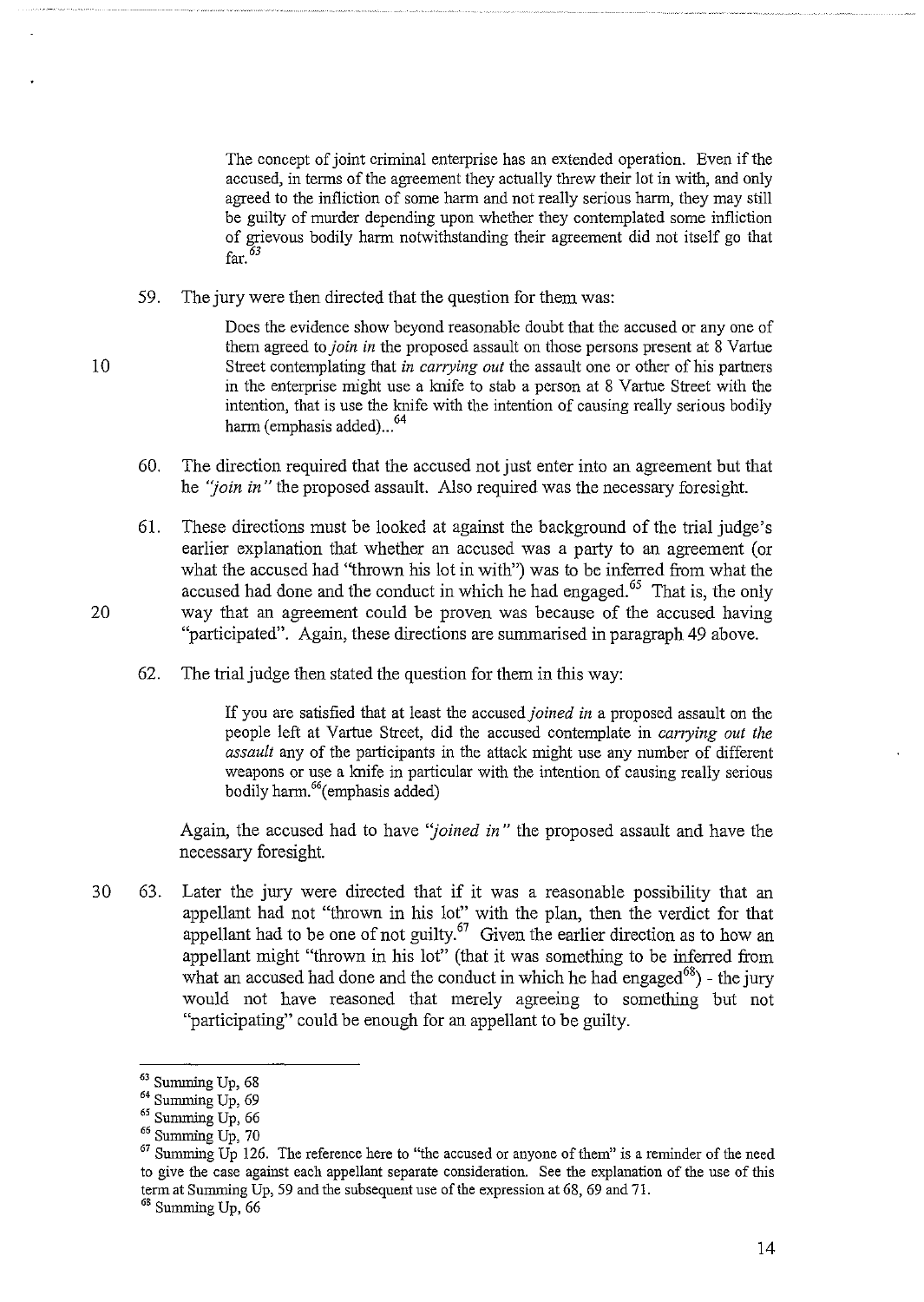#### **Analysis of the written directions on extended joint enterprise**

- 64. In considering the written directions it is important to remember that the participation that is required is in the agreed venture (that is, the agreement to assault). There is no requirement for any further action (or proof of participation) by the accused from that point on.
- 65. The written directions required:

[t]hat the accused, came to an agreement or made an arrangement with others (the participants) to at the very least assault a person or persons at 8 Vartue Street, that is to apply force unlawfully to them. *<sup>69</sup>*

- 10 66. In light of that direction, if the jury convicted on this basis, the jury must have found that the appellants were a part of that agreement. Again, in this particular case, the only basis upon which such agreement could be established was as a consequence of what an appellant had done (ie - that he had participated) and the directions summarised in paragraph 49 above must not be ignored.
- 67. The requirement of foresight was also dealt with on two occasions. It required it to exist at the time the agreement was formed.<sup>70</sup> A favourable direction, as foresight could have arisen at anytime before the commission of the crime. In light of the fact that being a part of the agreement could only be inferred from what an appellant had done and in light the fact that the jury were directed that 20 withdrawal had to be excluded as a reasonable possibility<sup>71</sup> the direction required the necessary state of mind to exist while an appellant was a participant.

#### **The Proviso**

68. Even if there is a failing in the directions with respect to the requirement of "participation", it is open to find that there is no substantial miscarriage of justice.<sup>72</sup> Given the directions, if the jury convicted on the basis of joint enterprise or extended joint enterprise they found that each appellant was a party to a relevant agreement to use a knife or similar bladed weapon, was possessed of the relevant state of mind and that the stabbing was not in self 30 defence.<sup>73</sup> Further, on the evidence, each appellant was present<sup>74</sup> and, given the directions, withdrawal from any agreement was excluded as a reasonable possibility.

<sup>69</sup> Written Directions, 9; Sunnning Up, 214-5.

<sup>70</sup> Written Directions, 9-10; Sunnning Up, 214-5.

 $^{71}$  A matter about which a direction was given in any event - Summing Up, 64-5 and (particularly re Sem) 125.

<sup>72</sup>*Criminal Law Consolidation Act 1935* (SA) s 353(1).

<sup>&</sup>lt;sup>73</sup> Written Directions (joint enterprise), 8 and Summing Up, 213-4; Written Directions (extended joint enterprise), 9-10 and Sunnning Up, 214-5.

 $74$  For liability on the basis of aiding an abetting presence is widely defined. An aider and abettor must be sufficiently near to assist the principal should the need arise (see  $R \nu B$ ,  $FG$ ;  $R \nu S$ ,  $BD$  [2012] SASC 157, [10] (Kourakis CJ)).

 $75$  The jury were directed with respect to withdrawal at Summing Up, 64-5 and (particularly re Sem), 125.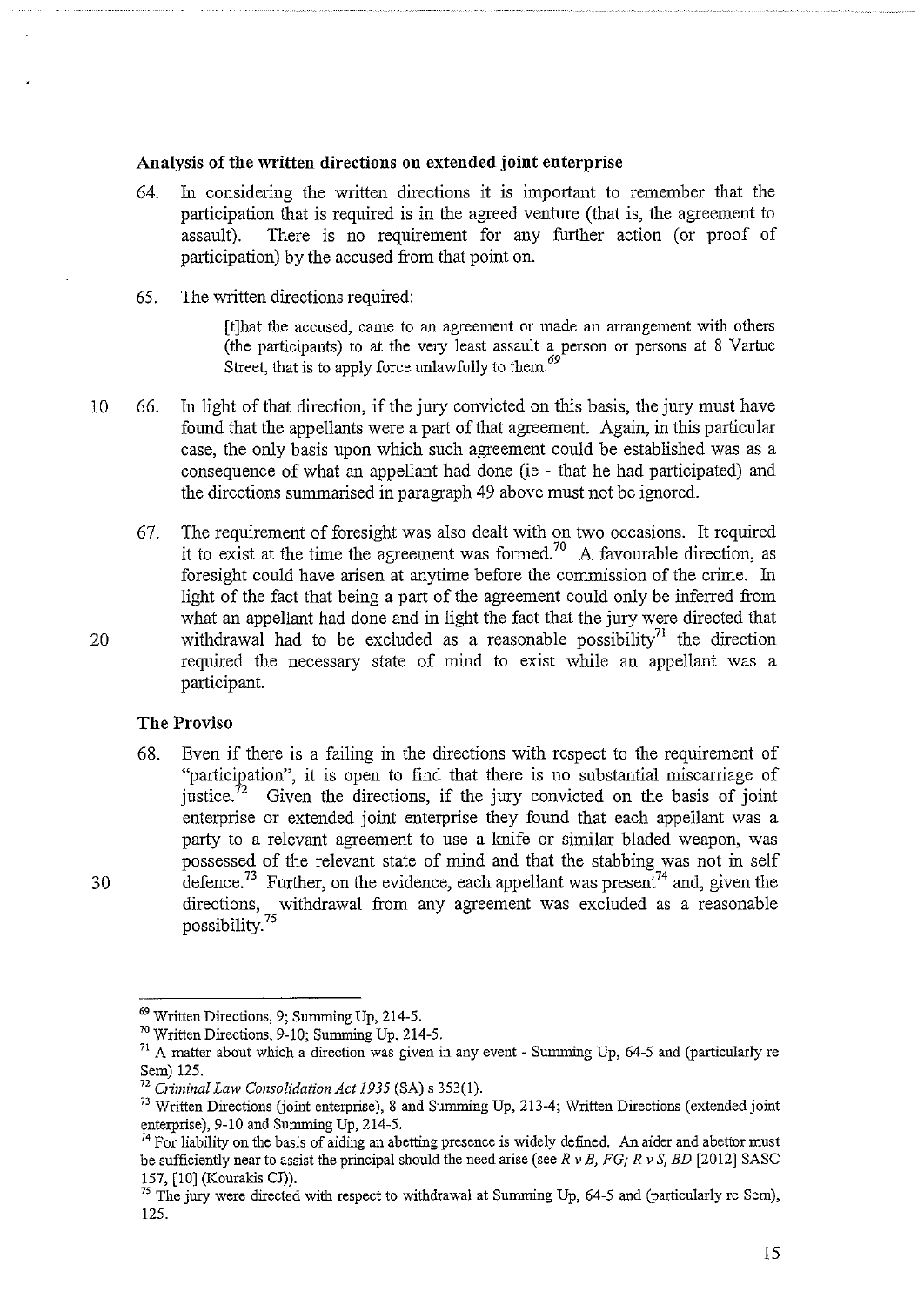69. If the jury found the above (but not "participation"), a fmding of liability on the basis of aiding an abetting was inevitable. If the jury found that an appellant was part of an agreement involving the above (as they must have done if there was a conviction on the basis of joint enterprise or extended joint enterprise), each appellant must have been "intentionally encouraging" the stabber to commit the crime charged.<sup>76</sup>

## **GROUND 2 - FAILURE TO DISTIL, AND APPLY, THE LEGAL DIRECTIONS TO THE CASE AGAINST THE APPELLANTS**

#### **The Appellants' Contentions**

- 10 70. Under this ground, the contentions of the appellants are:
	- (1) That the legal directions in the oral summing up were not adequately linked to the evidence relevant to the appellants such that there was a miscarriage of justice.
	- (2) That the failure to refer to the evidence when the written directions were given, has resulted in a miscarriage of justice.
- 71. It is necessary to correct some of the assertions made by the appellants and/or to place them in context. The appellants assert that the evidence against the appellants was summarised by the court below in its judgment at paragraphs 20-23 inclusive and that the evidence against each appellant differed "markedly".<sup>77</sup> At paragraphs 20-23 inclusive of the judgment in the court 20 "markedly".<sup>77</sup> At paragraphs 20-23 inclusive of the judgment in the court below, the court was simply summarising the evidence of what each appellant was said to have done himself following the return to Vartue Street and once the altercation had commenced. The court below was not suggesting that this was the only evidence against each appellant. As set out above, all evidence led in the trial was admissible against all appellants other than an out of court statement by Sem with respect to which a clear direction was given<sup>78</sup>.

#### **Linking the Fact of the Law- Principles**

72. The law should be explained to the jury in a marmer which relates it to the facts of the case and the issues to be decided. So much of the law as the jury needs to 30 lmow needs to be explained in order to decide the issues that arise from the charge, the evidence, the case of the prosecution and the defence case.<sup>79</sup> A good summing up endeavours to crystallise the legal issues in a way that simplifies the jury's task of applying the legal principles to the facts of the case. Care must be taken to explain the law in a way that is practical having regard to the context of the particular case.<sup>80</sup> It is not necessary to identify each piece of evidence or argument relevant to an accused.<sup>81</sup>

<sup>&</sup>lt;sup>76</sup> See the Written Directions on aid and abet,  $3-4$  (as corrected at Summing Up, 225); Summing Up, 209-211.

 $^{77}$  Appellant Huynh's written submissions, [75], adopted by Sem, [38] and Duong, [30].

<sup>&</sup>lt;sup>78</sup> Summing Up, 12-13.

<sup>79</sup>*R v Chai* (2002) 128 A Crim R 101, 106 [18]; *Alford v Magee* (1952) 85 CLR 437, 466.

<sup>&</sup>lt;sup>81</sup> Domican v The Queen (1992) 173 CLR 555, 561.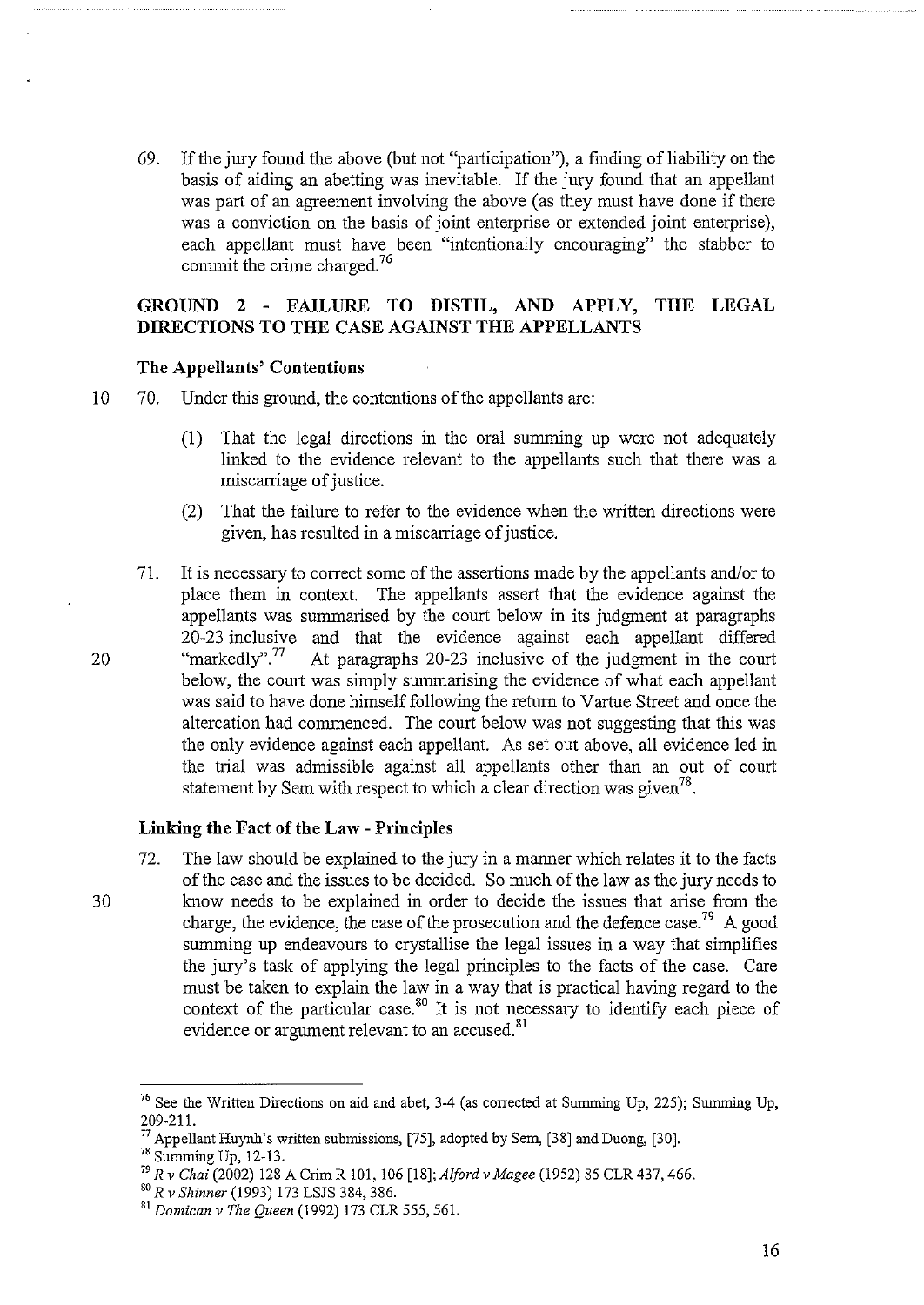73. As this court set out *inRPSv The Queen:82* 

The fundamental task of a judge is, of course, to ensure a fair trial of the accused. That will require the judge to instruct the jury about so much of the law as they need to know in order to dispose of the issues in the case. No doubt that will require instructions about the elements of the offence, the burden and standard of proof and the respective function of judge and jury. Subject to any applicable statutory provisions it will require the judge to identify the issues in the case and to relate the law to those issues. It will require the judge to put fairly before the jury the case which the accused makes.(footnotes omitted)

10 74. All evidence (other than an out of court statement by the co-accused, Sem), was admissible against all appellants. The authorities upon which the appellants place particular reliance must be viewed in that context. In *Towle<sup>83</sup>* there was evidence that was not admissible against the appellant and the summing up:

> was defective by reason of the omission to give the jury such directions as would enable them to consider only the evidence admissible against each of the accused as if they had been tried separately.

That is not this case. Here, there was only one piece of evidence not admissible against all appellants and that was made plain by the trial judge. In *Singh v The Queen84,* the jury received no direction about a key issue going to the state of 20 mind of three of the appellants and the absence of that direction was fatal.

75. Most helpful is the approach where, as here, accused are jointly charged with the same offence and all evidence is admissible against all accused. In *Nicoletti v The Queen85,* Pidgeon J observed that the:

cases dealing with the importance of setting out for the jury evidence admissible for each accused person in a joint trial ... do not say specifically how this is to be done and I would see the method of doing it as a matter to be determined on the facts of each case. If the evidence, generally, is admissible against each of the accused persons, but there is some particular item of evidence inadmissible against an accused person, then it would be open to refer 30 specifically to the items inadmissible against that accused person and to instruct the jury that it must not be used against the accused. This is the way normally followed when inadmissible evidence is limited to out of court statements. 86

> Further, where evidence is inadmissible against all, to give a separate summary would *"involve needless repetition which would,* if *anything, prejudiced each accused person by unnecessarily repeating the evidence. "<sup>87</sup>*

#### **The absence of complaint at trial**

76. There was no complaint at trial relevant to this ground of appeal.

 $82$  (2000) 199 CLR 620, 637 [41] (Gaudron A-CJ, Gummow, Kirby and Hayne JJ).<br> $83$  R v Towle (1955) 72 WN (NSW) 338, 340.

<sup>&</sup>lt;sup>84</sup> [1993] SASC 4109.<br><sup>85</sup> *Nicoletti v The Queen* [1997] WASCA 59-60 (4 November 1997).<br><sup>86</sup> *Nicoletti v The Queen* [1997] WASCA 59-60 (4 November 1997), 3.

<sup>87</sup> *Nicoletti v The Queen* [1997] WASCA 59-60 (4 November 1997), 3.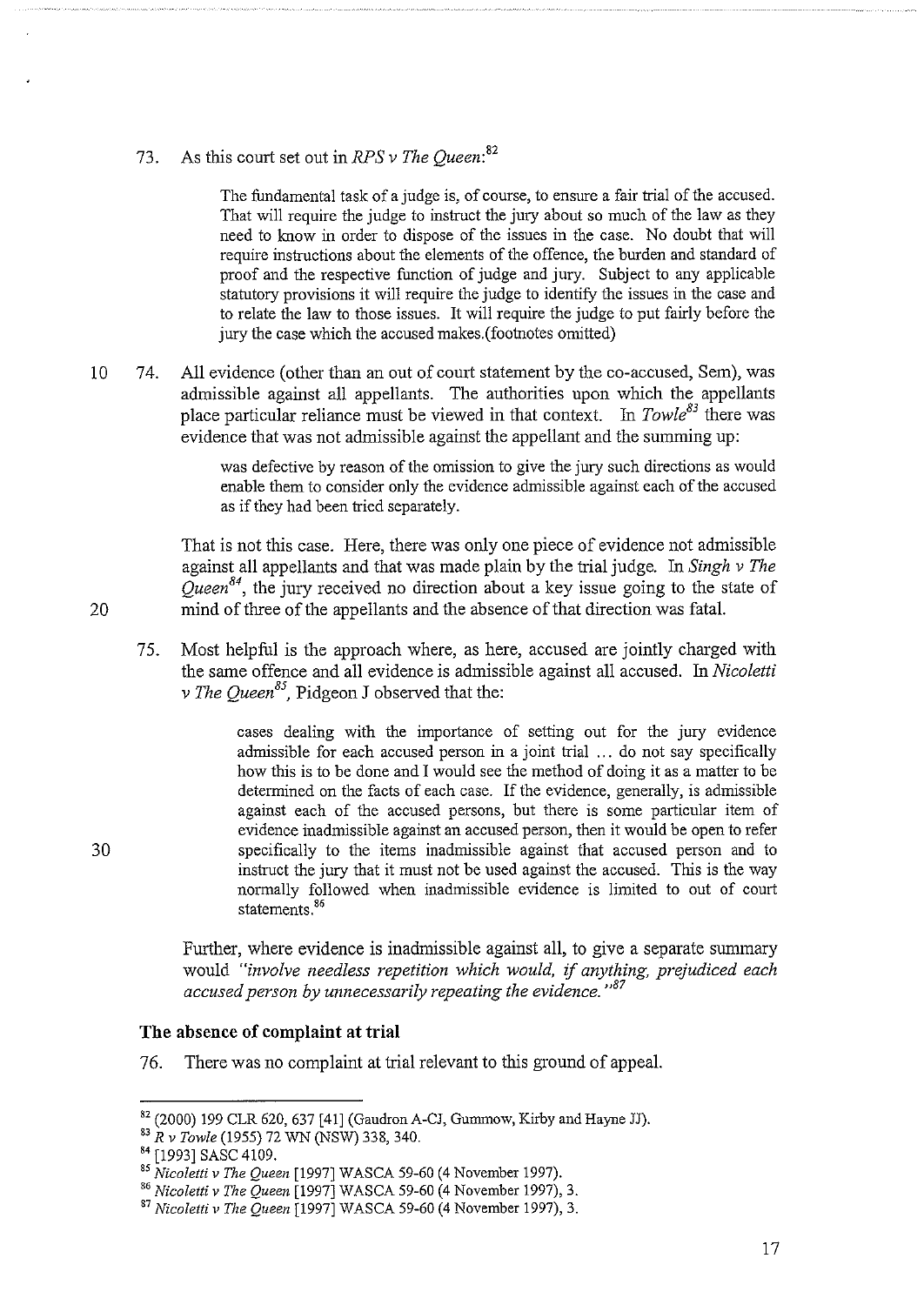#### **The obligation was met<sup>88</sup>**

- 77. The trial judge identified evidence that was relevant to each of the defence cases. This was done both during the summaries of the evidence<sup>89</sup> and by summarising the defence addresses.<sup>9</sup>
- 78. As the court below observed, the trial judge took the approach of dealing with events in a narrative or sequential form. The Court below concluded that the judge had spent *"a good deal of time linking the law to the facts"* and held:

[t]hat what the judge did was a sufficient discharge of his duty to put before the jury the case in relation to each accused, and the case being made by each 10 accused. By identifying the limitations and possible weaknesses of the evidence in relation to each of the accused, when dealing with the evidence, the judge did that.<sup>91</sup>

79. As was done by the court below, it is necessary to consider the structure of the summing up. The trial judge began with the general directions<sup>92</sup> and then gave general directions relevant to this particular case.<sup>93</sup> Having directed on the elements of murder and manslaughter, the trial judge gave directions with respect to the legal principles of aiding and abetting, joint enterprise and extended joint enterprise.  $94$  In the course of those directions, from time to time, the judge linked the directions to the facts of the case but without speaking of an 20 individual appellant. This was done by posing for the jury a number of questions relevant to the issues that would have to be considered.<sup>95</sup>

<sup>&</sup>lt;sup>88</sup> There were two aspects to the approach of all appellants at trial. First, the lack of blood transference or other forensic evidence. This was dealt with in some detail (Summing Up, 84-5, 86-88). Second, criticisms of the reliability of some witnesses and the conclusions that could be drawn from the evidence. This was a regular feature of the Summing Up (8-9, 78-80, 91-92, 93-6, 99-103, 104, 108, 109-111, 118-119, 122, 123, 124, 132, 133-134). See also the summary of the addresses of the appellants at  $128-137$ .

Summing Up, 86-88 Absence of blood transfer and failure to see blood on any of the accused; examples of a failure to identify Duong- Summing Up, 91, 92, 93 and 115; Issues to be considered in the evidence of Tamara Pavic - Summing Up, 92, 109-110; Evidence relevant to self-defence of Sem-78-80, 93-94, 94-95 and 96; Issues in the evidence of Rithy Khaev, 99-103 and 123; Issues in the evidence of Johnny Khaev, 101-103 and 123; The failnre of David Lam to identify either Sern or Duong as involved in the assault even though he knew them- 101; The failure of Francis and Russo to give any evidence of seeing weapons - 104; The need to consider whether or not the evidence made sense- 108; The reliability of Johnny Lam- 119; The care that must be taken with the evidence of Hampton - 122; The care that must be taken with the evidence of Smith - 122; The failure of Sem to be identified by anyone in the gateway incident other than Rithy and Johnny Khaev - 123 and 124; That *Rim* may have stabbed the deceased- 125; Inconsistent Statements- 8-9, 99-101, 109, 110, Ill,

<sup>118-119, 132, 133-4.&</sup>lt;br><sup>90</sup> Summing Up, 128-137.

<sup>91</sup>*R v Duong* [2011] SASCFC 100, [173]. 92 Summing Up, 1-8.

<sup>&</sup>lt;sup>93</sup> Inconsistent statements (Summing Up 8-13); Separate consideration and separate verdicts (Summing Up, 58-59) and the inadmissibility of Sem's out of court statement in the case against the others (Summing Up, 13-16).<br><sup>94</sup> Summing Up, 63-78.

<sup>&</sup>lt;sup>95</sup> Summing Up, 63, 66, 67, 68, 69, 70, 72, 73.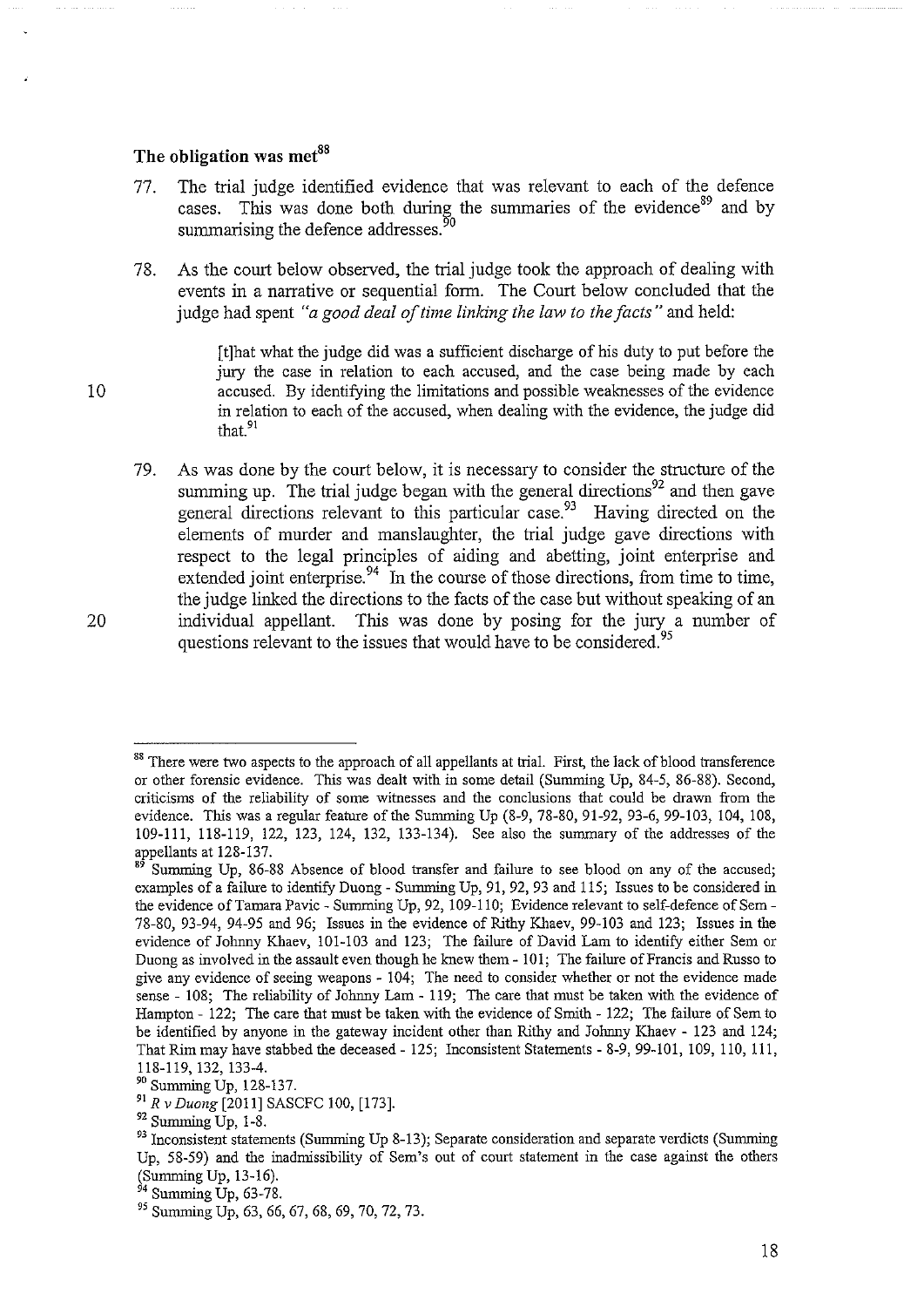- 80. The trial judge then began relating the directions on accessorial liability to the facts. Throughout the judge repeatedly posed questions for the jury to assist them in applying the facts to the legal issues to be addressed.<sup>96</sup>
- 81. The trial judge commenced with aid and abet. The directions included the posing of questions to assist the jury in applying the law to the facts. <sup>97</sup> The judge commenced on the basis that the stabbing took place on the road. This involved the trial judge addressing particular issues that the jury would have to address with respect to the appellants<sup>98</sup> which included references to the limitations of the evidence. The trial judge then directed with respect to aiding 10 and abetting on the basis that the stabbing took place at the gates.<sup>99</sup> Again, the trial judge addressed particular issues that had to be addressed in considering the case against the appellants. This included references to the limitations of the evidence.<sup>100</sup>
- 82. The trial judge then dealt with the evidence with respect to joint enterprise. Again, the trial judge referred to the key issues to be considered. For example, state of mind<sup>101</sup> and the extent of any agreement<sup>102</sup>, whether the evidence permitted the conclusion that any appellant was a participant in the attack with the necessary foresight and, relevant to Sem's case, whether he had withdrawn.<sup>103</sup> The trial judge also referred to potential weaknesses and The trial judge also referred to potential weaknesses and 20 limitations of the evidence and highlighted particular specific aspects of the evidence relevant to the appellants.<sup>104</sup> Further, the trial judge directed that if an accused was not part of a relevant plan or did not have the necessary state of mind, he could not be guilty.<sup>105</sup>
	- 83. Having dealt with the issues in this way, the trial judge then reminded the jury of the key aspects of the addresses of counsel for all appellants.<sup>106</sup>
- 84. In so far as the appellants contend that the complexity of the case (and the multiple potential bases for liability) is not a matter that relieved the trial judge of an obligation to link the law to the facts<sup>107</sup>, the respondent agrees that the obligation must be met whatever the nature of the case. For the reasons set out 30 above, the obligation was met. Further, it should not be overlooked that the approach of the trial judge in referring to the evidence as each potential basis of liability was addressed was nuduly favourable. In linking the directions to the facts, the trial judge referred to only parts of the evidence under each basis of liability. Such an approach was unduly narrow. The whole of the evidence was relevant to all bases of liability.

<sup>&</sup>lt;sup>96</sup> Summing Up, 67, 69, 70, 72-3, 89-91, 92-4, 95, 102, 105, 106, 107, 112, 123-4, 125, 126, 206-7.<br><sup>97</sup> Summing Up, 89-90, 92-4, 95 and 102.<br><sup>98</sup> Summing Up, 92-3.<br><sup>99</sup> Summing Up, 98.<br><sup>99</sup> Summing Up, 98.<br><sup>101</sup> Summing